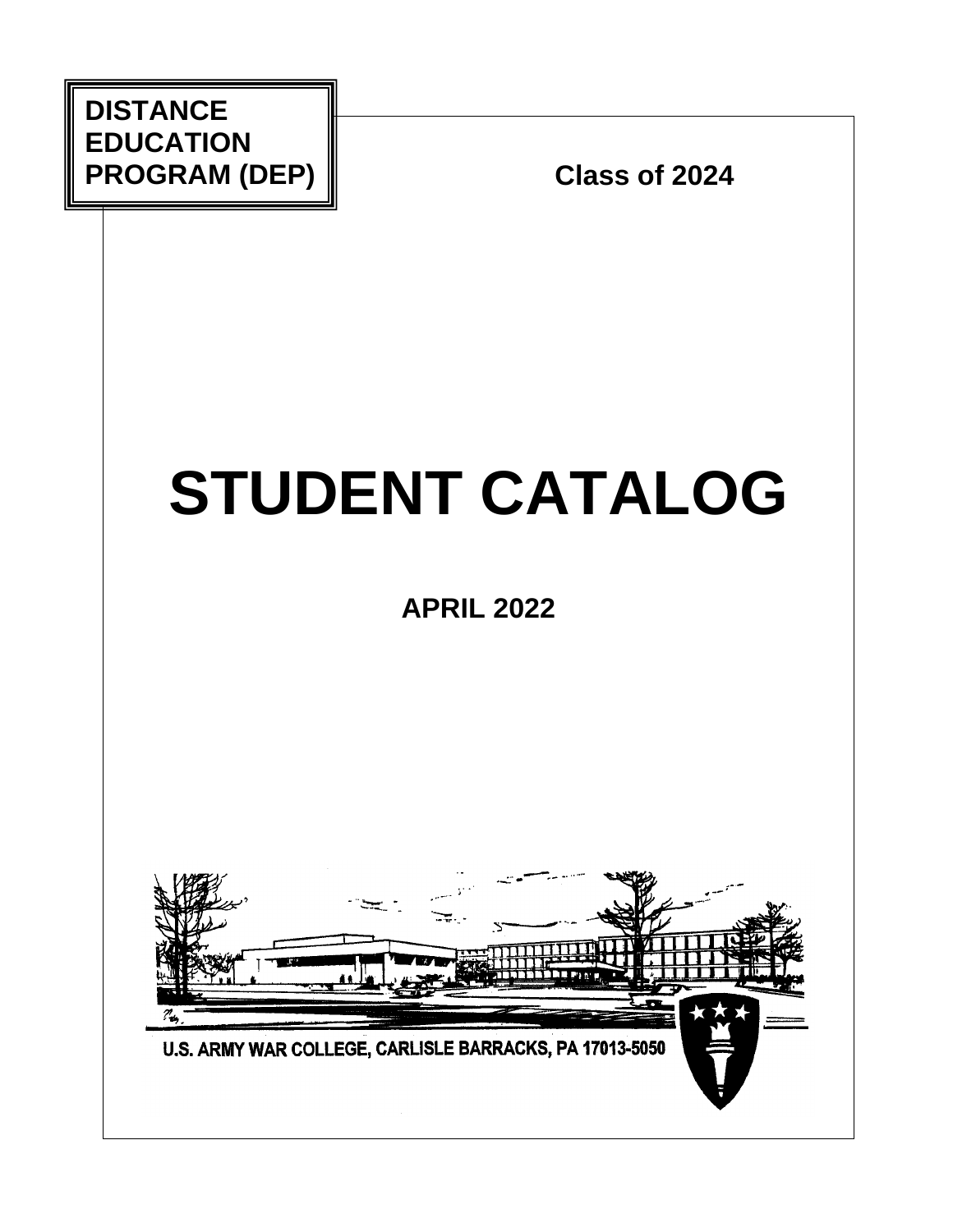# <span id="page-1-0"></span>**Table of Contents**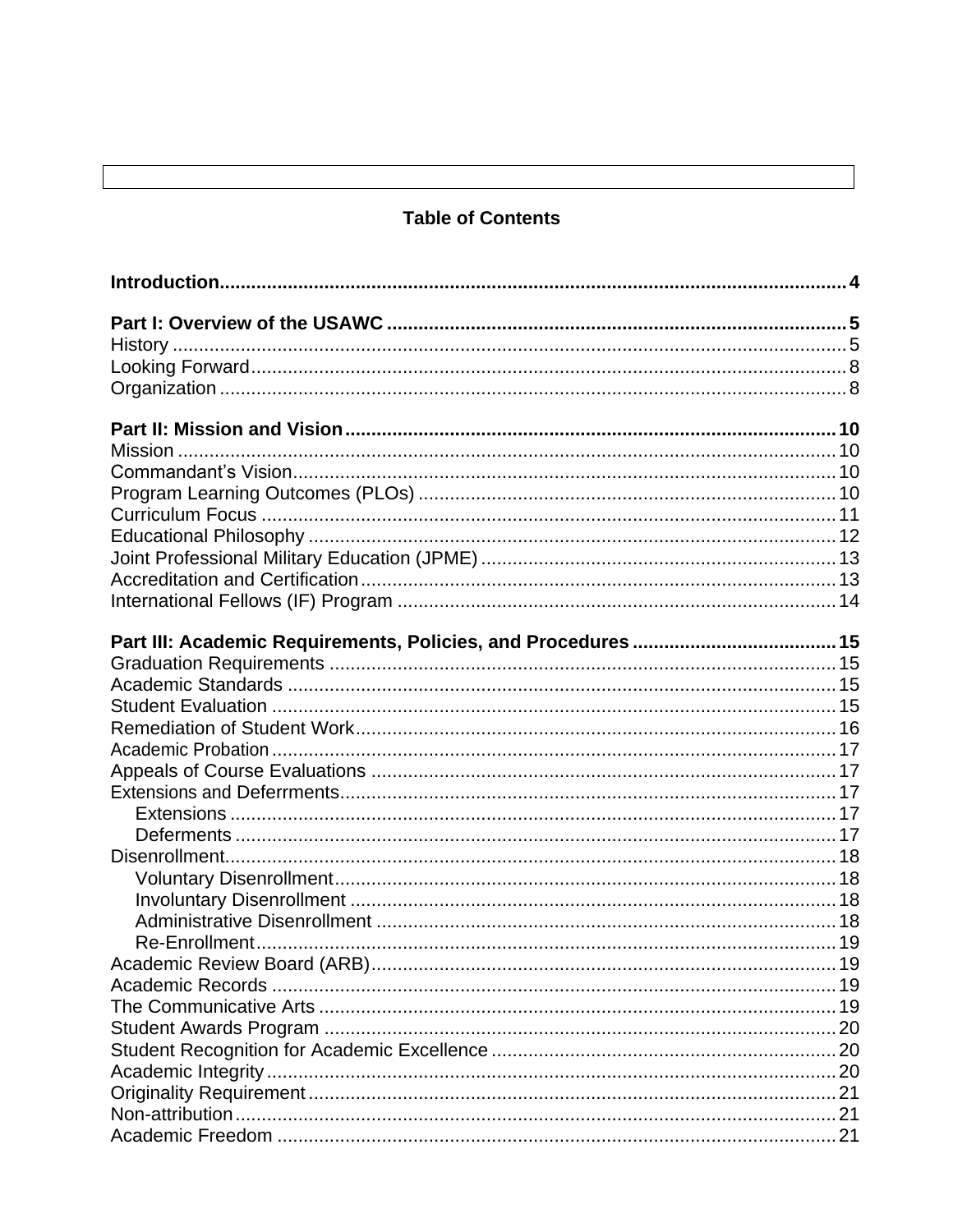| DE2304 Global and Regional Issues and Interests / 3 credit hours  24                  |  |
|---------------------------------------------------------------------------------------|--|
| DE2306 Strategic Leadership in a Global EnvironmentFirst Resident Course (FRC) / 3    |  |
|                                                                                       |  |
|                                                                                       |  |
|                                                                                       |  |
|                                                                                       |  |
| DE2312 Strategic Leadership in Current and Future Warfare Second Resident Course      |  |
|                                                                                       |  |
|                                                                                       |  |
|                                                                                       |  |
|                                                                                       |  |
|                                                                                       |  |
|                                                                                       |  |
|                                                                                       |  |
| DE2346 Directed Study in Peace Operations, Stability Operations, or Irregular Warfare |  |
|                                                                                       |  |
| Joint Land, Aerospace, and Sea Strategic (JLASS) / 3 elective credits 29              |  |
|                                                                                       |  |
|                                                                                       |  |
|                                                                                       |  |
|                                                                                       |  |
|                                                                                       |  |
|                                                                                       |  |
|                                                                                       |  |
|                                                                                       |  |
|                                                                                       |  |
|                                                                                       |  |
|                                                                                       |  |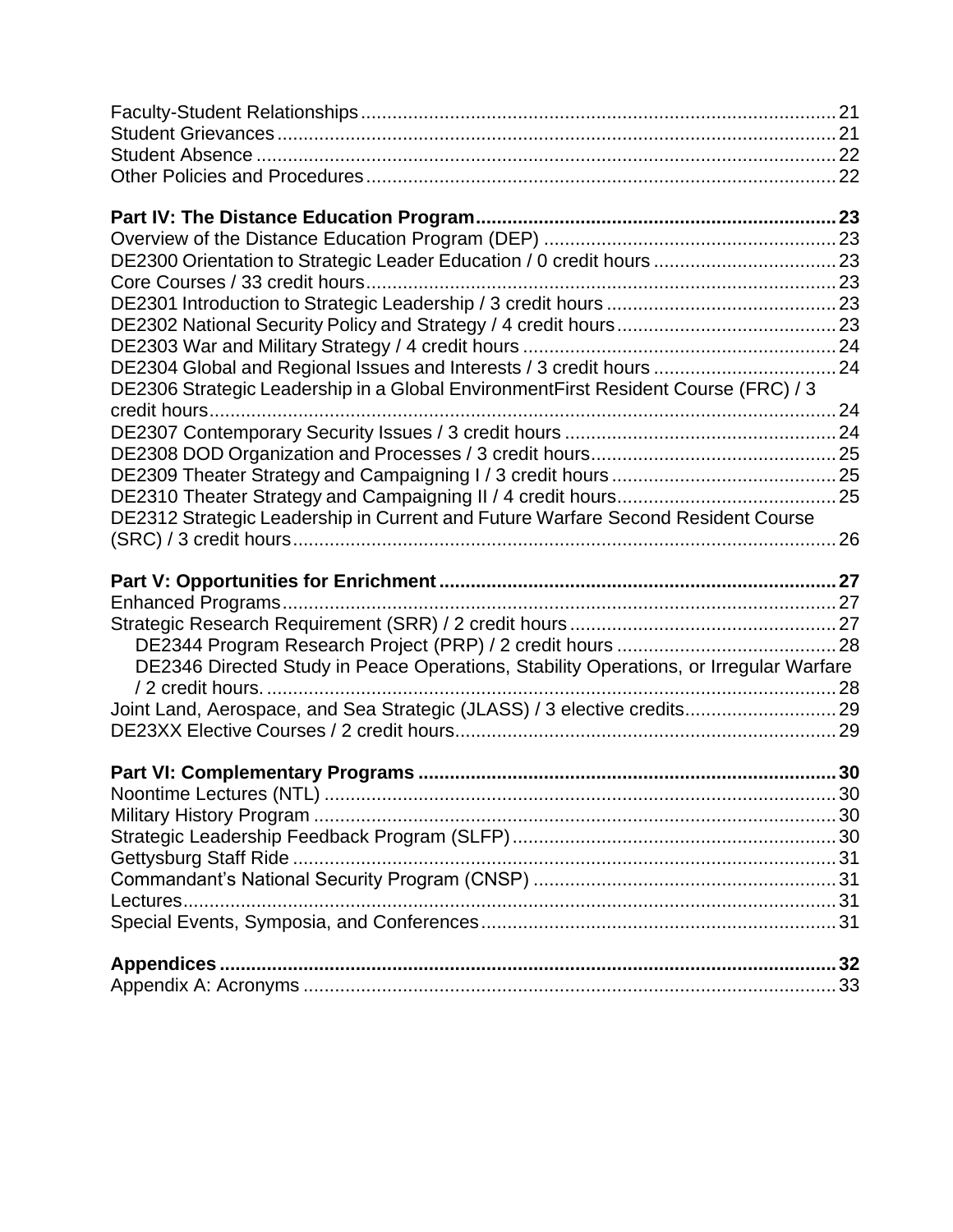# <span id="page-3-0"></span>**Introduction**

Welcome to the Distance Education Program (DEP) Class of 2024 at the U.S. Army War College (USAWC)! We are excited to be part of your lifelong educational journey, and we look forward to working with you over the next two years. We hope this experience cements a relationship with the USAWC that informs and assists the remainder of your professional life.

This catalog serves as the primary academic planning document for students enrolled in the USAWC Class of 2024 DEP. It will help you understand what to expect this year and how you can individualize your own War College experience. Ultimately, it will enable you, in cooperation with your assigned Faculty to prepare you for success.

If you follow Professional Military Education (PME) developments, you are aware of two important documents released in 2020: ["JCS Vision and Guidance for PME and Talent](https://www.jcs.mil/Portals/36/Documents/Doctrine/education/jcs_pme_tm_vision.pdf?ver=2020-05-15-102429-817)  [Management, Developing Today's Joint Officers for Tomorrow's Ways of War"](https://www.jcs.mil/Portals/36/Documents/Doctrine/education/jcs_pme_tm_vision.pdf?ver=2020-05-15-102429-817) and ["Chairman of the Joint Chiefs of Staff Instruction 1800.01F, Officer Professional Military](https://www.jcs.mil/Portals/36/Documents/Doctrine/education/cjcsi_1800_01f.pdf?ver=2020-05-15-102430-580)  [Education Policy \(OPMEP\)."](https://www.jcs.mil/Portals/36/Documents/Doctrine/education/cjcsi_1800_01f.pdf?ver=2020-05-15-102430-580) Notably, the implementation guidance for the JCS Vision and Guidance specifically directs senior service colleges to "provide options in senior-level PME for specialization in strategic skill-sets appropriate for expected follow-on assignments or future responsibilities."<sup>1</sup> To that end, we have been developing specializations to better prepare Class of 2024 graduates for their futures. You may elect to pursue a specialization, or you may choose to follow the rigorous and rewarding traditional program.

Regardless of which path you choose, this program will present enormous opportunities you can capitalize on with the same hard work that got you to this point in your career. Our enthusiastic and supportive faculty is standing by to help you stretch yourself cognitively, hone your strategic mindset and communication skills, and build an important network of colleagues. We will all work as a team to prepare you for future assignments in complex organizations at the strategic level.

The point of contact for this catalog is COL Rich Bell, Associate Dean for Special Programs and Electives at [richard.bell@armywarcollege.edu.](mailto:richard.bell@armywarcollege.edu)

> Edward A. Kaplan, Ph.D. Dean, School of Strategic Landpower

l <sup>1</sup> "Implementation Plan For The JCS Vision and Guidance for PME & TM" (11 July 2020), 10.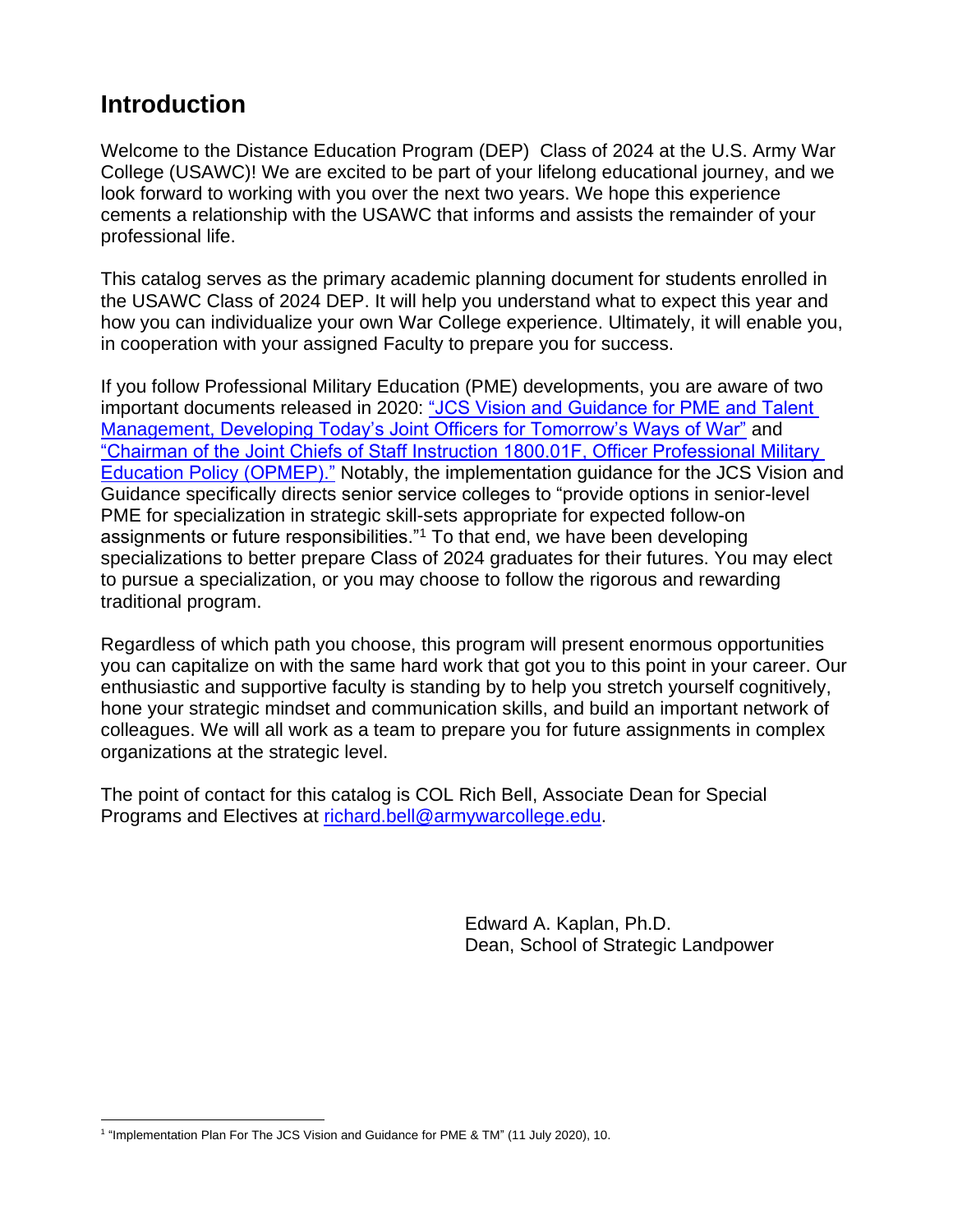# <span id="page-4-0"></span>**Part I: Overview of the USAWC**

# <span id="page-4-1"></span>**History** 2

 $\overline{a}$ 

General Order 155 established the USAWC on 27 November 1901. The Secretary of War, Elihu Root, laid the cornerstone for Roosevelt Hall, the War College building, at Washington Barracks (now Fort McNair) on 21 February 1903. In his dedication speech, Root challenged the USAWC "to preserve peace by intelligent and adequate preparation to repel aggression, through studying and conferring on the great problems of national defense, military science and responsible command." These three "great problems" (national defense, military science, and responsible command ) have guided the USAWC throughout its history. The USAWC has gone through four incarnations as an educational institution. Each reflected the realities of the strategic environment at the time, as well as the Army's philosophy on the scope and value of professional education.



Elihu Root, Secretary of War from 1899-1904 and founder of the USAWC

The "First Army War College" lasted until America's entry into World War I and reflected the search for identity expected of an institution in its formative stage. Founded to improve the professional preparation of senior officers (whose command and staff performance during the Spanish-American War had been notably poor), the USAWC became an element of the War Department General Staff and performed war-planning duties.

Those duties immersed students in practical military problems of the period with an obvious short-term training benefit. The program focused on the issues of national defense and military science. It was essentially "learning by doing." The curriculum emphasized high-level tactics, campaign planning, and war planning. Despite the experiences of the Spanish-American War, there was little attention paid to preparing for and executing a national mobilization. The immediate aim was to qualify students for service as General Staff officers in the War Department and major commands.



Roosevelt Hall, original home of the USAWC in Washington, DC (present-day Ft. McNair)

<sup>&</sup>lt;sup>2</sup> Adapted from LTG Richard A. Chilcoat, "The "Fourth" Army War College: Preparing Strategic Leaders for the Next Century," Parameters, Winter 1995-96, pp. 3-17, and Ruth Collins, William T. Johnsen, et al, "Educating Strategic Leaders in an Age of Uncertainty: The Future of Military War Colleges," Smith Richardson Study, January 2005.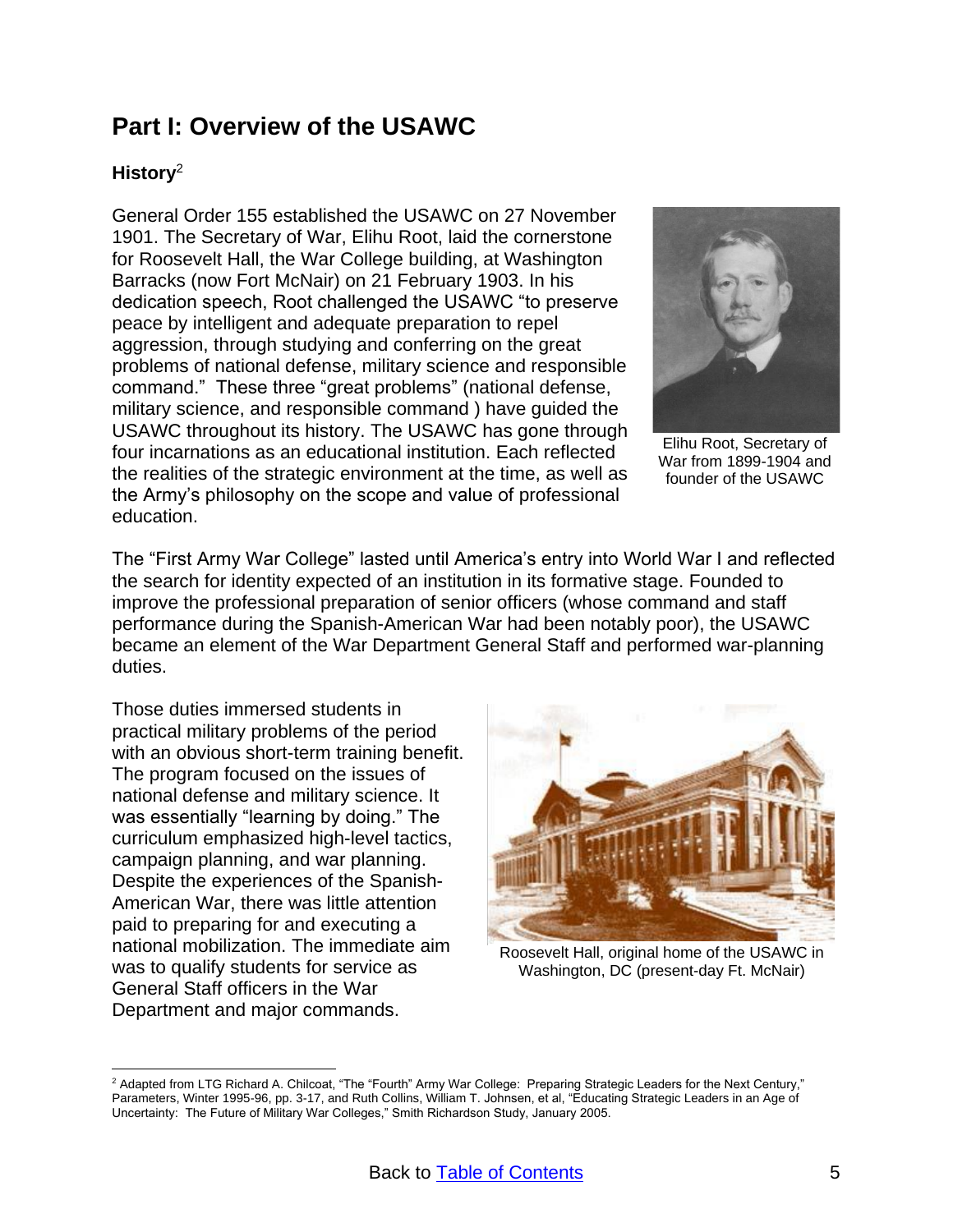During these early years, there was no formal academic instruction or theoretical study. Acquisition of knowledge took hold only gradually. Because of the belief that the mundane work of the General Staff weakened cognitive skills, the faculty sought to balance learning and doing by emphasizing map and command post exercises, staff rides, and analyses of Civil War battles and maneuvers.

The "Second Army War College" emerged in the years following World War I as the Nation evaluated the lessons from its first Industrial Age conflict. The poor performance of the War Department General Staff in planning and carrying out a national mobilization for World War I had been a clearly visible weakness. Consequently, when the USAWC opened in 1919 after a 2-year hiatus during World War I, the program of study emphasized preparing the Nation for war.

During this period the USAWC expanded and consolidated its role as an educational institution in which the presentation of formal instruction became paramount. Content began to include the political, economic, and social issues that create the context for decisions at the highest levels of government. Instruction in "responsible command," the third of Root's defining imperatives, was officially incorporated into the curriculum. The curriculum also paid increased attention to the study and analysis of history, an initiative supported by the transfer of the Historical Section of the War Plans Division to the College in 1921. Additionally, although the College had been severed from the General Staff in 1916, vestiges of its original war planning function continued. The College continued its goal of preparing officers for General Staff duties in the War Department, as well as for command and staff work at senior levels.

The USAWC shut its doors again in 1940. World War II marked the total mobilization of warring powers and the emergence of the ultimate expressions of industrial warfare massed armor, high-performance aircraft, carrier task forces, and the atomic bomb. Despite the distractions of war and its turbulent aftermath, the Nation's military leaders realigned intermediate and senior education in the armed forces. The Army and Navy Staff College, founded in 1943, became the National War College in 1946. The Army Industrial College (established in 1924) became the Industrial College of the Armed Forces, also in 1946, while the Armed Forces Staff College was activated in 1947. The USAWC itself reopened in 1950 after a 10-year hiatus, having been displaced to Fort Leavenworth from its prewar home at Fort McNair. It moved to Carlisle Barracks, its present location, a year later.

The "Third Army War College" was the product of World War II but was shaped by the realities of the 45-year Cold War. During this period, nearly all the institutional structures of today's USAWC coalesced. For example, the three resident teaching departments— National Security and Strategy (DNSS); Military Strategy, Planning, and Operations (DMSPO); and Command, Leadership, and Management (DCLM) (corresponding to Root's national defense, military science, and responsible command, respectively) assumed their present form. The Department of Corresponding Studies, precursor to today's Department of Distance Education (DDE), also came into being.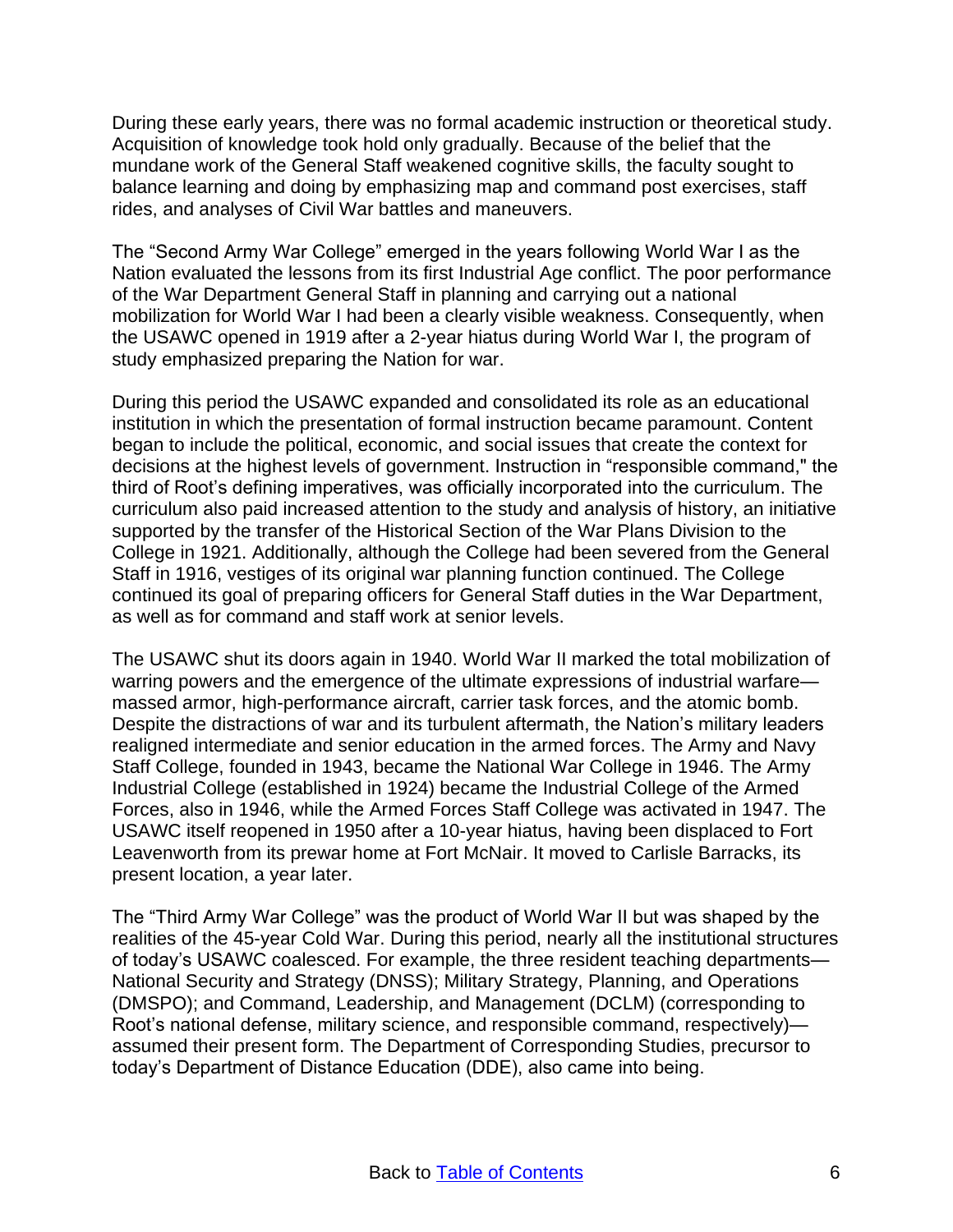The curriculum mirrored the evolution of U.S. strategy, ranging from Eisenhower's massive retaliation in the early 1950s to the prevailing form flexible response when the Berlin Wall fell in 1989. Even as it fought wars in Korea and Vietnam, the Army always saw its overriding priority as Western Europe. The type of warfare that the North Atlantic Treaty Organization (NATO) and the Warsaw Pact prepared to wage was the epitome of Industrial Age conflict, featuring the phased, sequential clash of huge armored and mechanized formations supported by air, artillery, and missiles relatively close to the line of contact. The ever-present threat of escalation to nuclear war conditioned all theater strategic designs.

The educational aim of the USAWC during this time was to prepare graduates for high-level command and staff positions in which they would plan and execute the type of warfare envisaged above. The curriculum covered the necessary practical subjects, but it also broadened and elevated the politico-military perspective of its graduates through theoretical study in academic disciplines. It included national military strategy, grand strategy, international security affairs, and executive leadership.



Root Hall, current home of the USAWC

Time was made available in academic programs for students to develop their research, writing, thinking,

analytic, and speaking skills. Finally, the college developed methods for students to assess themselves in the "human domain" and thus foster personal and professional growth.

The student seminar was the focus of instruction during the period of the Cold War. Each seminar consisted of about 16 military and civilian students from the U.S. armed services, U.S. government agencies, and foreign armed forces that mirrored the joint, interagency, intergovernmental, and multi-national teams of their profession. The instructional methodology within the seminar was purposeful discussion led by experienced faculty and shaped by reading assignments, oral presentations, writing assignments, and the collective skills and experience of the students themselves. Guest lecturers and outside experts reinforced seminar instruction. A substantial researchbased writing assignment requiring analysis of a pertinent strategic problem also complemented seminar instruction.

The "Fourth Army War College" began with the end of the Cold War. The fall of the Berlin Wall, collapse of the Soviet Union, dawning of the Information Age, terror attacks of 11 September 2001, and the subsequent wars in Afghanistan and Iraq presented a new set of challenges to strategic leaders. The USAWC adapted by adding important new topics to the curriculum, such as homeland security and defense, peacekeeping and stability operations, nation-building, and military support to civilian authorities.

While the curriculum continues to prepare students to fight conventionally, it places added emphasis on conflicts that are unconventional, transcend national borders, and are influenced by the ubiquity of information and the rapidity of communication.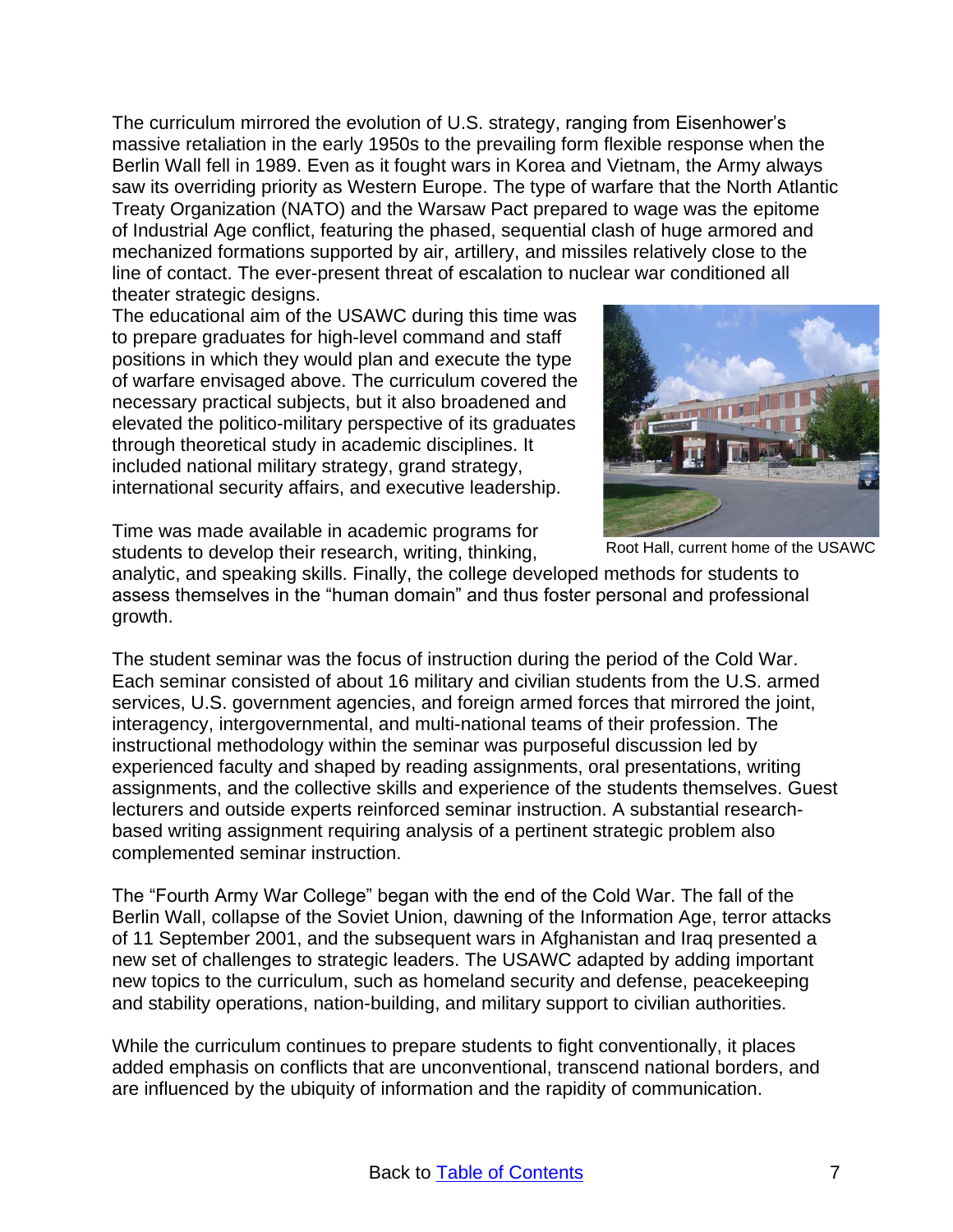During this past incarnation, the USAWC experienced an improvement in the quality of the academic program through accreditation of joint professional military education (JPME) and a Master of Strategic Studies degree. These and other advances reflect the ongoing effort of the USAWC to provide the best possible educational experience for its students. In this regard, USAWC is both an educational and a learning institution. It prepares its graduates for strategic leadership while continuously assessing its programs to remain relevant to the needs of the Army and Nation.

# <span id="page-7-0"></span>**Looking Forward**

With the reemergence of strategic competition among great powers as the overriding national security challenge, the USAWC is on the cusp of its fifth incarnation. This new era will require deliberate study of pacing threats, increased emphasis on building networks and teams to achieve the cross-domain synergy necessary in future wars, and additional focus on the art and science of employing military power (in conjunction with other instruments of national power) in cooperation with multinational partners, in competition with global and regional powers, and in armed conflict. This new emphasis will undergird our graduates' intellectual overmatch over adversaries who have been studying the U.S. way of war while we have been fighting counterinsurgency and counterterrorism campaigns. While continuing to be guided by the three great challenges of national defense, military science and responsible command, this fifth incarnation of the war college increases emphasis on understanding and exploiting technological advantages. As the Army and Joint Force shed their industrial age formations and personnel practices, the War College education will be increasingly linked to the Military Services' talent management policies, practices, and procedures. The War College education strikes a balance between the generalist education necessary for strategic service with sufficient specialization opportunities to allow selected students to develop or deepen particular expertise.

# <span id="page-7-1"></span>**Organization**

The School of Strategic Landpower (SSL) develops and executes the primary senior level educational programs of the USAWC. It has four departments: the Department of Command, Leadership, and Management (DCLM); the Department of Military Strategy, Planning, and Operations (DMSPO); the Department of National Security and Strategy (DNSS); and the Department of Distance Education (DDE). The SSL executes two Senior Service College programs, the Resident Education Program (REP) and the Distance Education Program (DEP). The two-year DEP is analogous to the REP and results in the same master's degree upon completion. The SSL also executes the Basic Strategic Art Program (BSAP), the credentialing course for Army Strategists (FA59).

Key SSL partners include the Strategic Studies Institute (SSI), the Army's premier institute for independent geostrategic and national security research, analysis, and publication; the Army Heritage and Education Center (USAHEC) that makes contemporary and historical materials available to inform research, educate an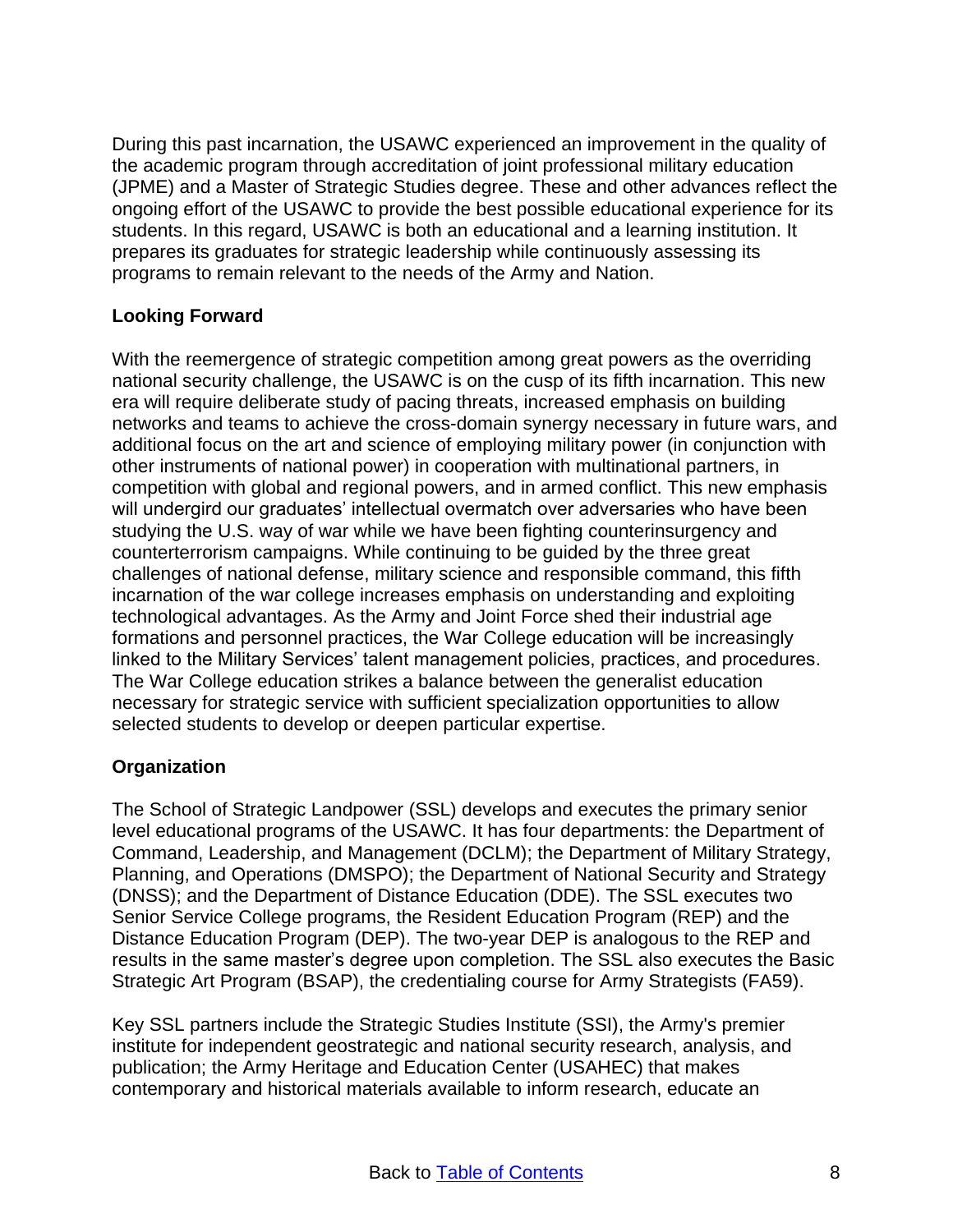international audience, and honor Soldiers, past and present; and the Center for Strategic Leadership (CSL) that develops senior leaders and supports the strategic needs of the Army. CSL is also responsible for the USAWC Fellows Program consisting of active and reserve component officers selected to spend the academic year at institutions of higher learning around the country and overseas in lieu of the REP. Fellows are assigned to the USAWC with duty at the hosting institutions.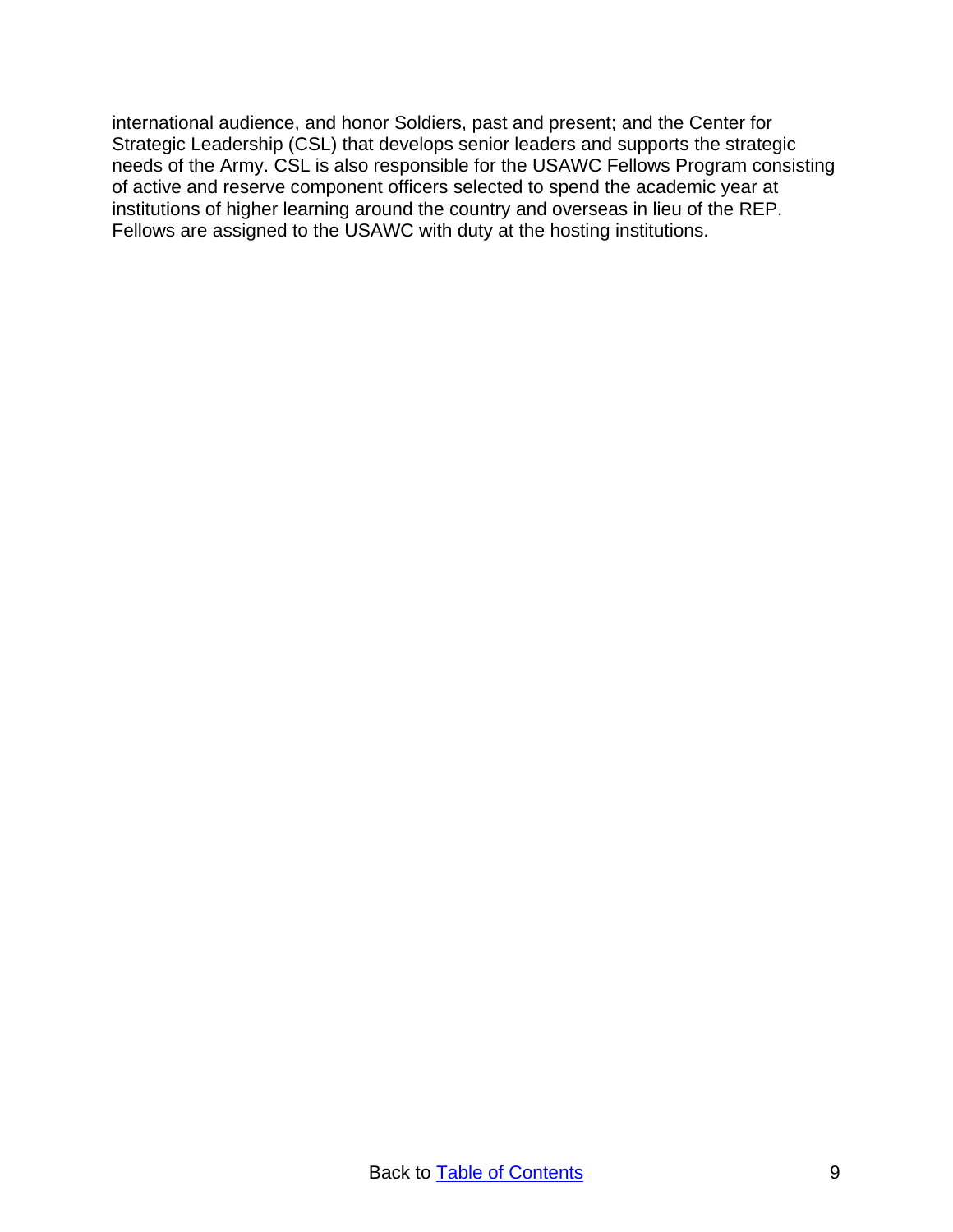# <span id="page-9-0"></span>**Part II: Mission and Vision**

<span id="page-9-1"></span>**Mission:** The U.S Army War College enhances national and global security by developing ideas and educating U.S. and international leaders to serve and lead at the strategic-enterprise level.

<span id="page-9-2"></span>**Commandant's Vision:** A premier institution for developing invaluable strategic leaders and influential ideas.

This simple vision emphasizes our provision of irreplaceable value to the Army, Joint Force, and Nation. No timetable is implied by the vision statement as it identifies a distant, yet achievable, future state that can adapt to the demands of the competitive environment we operate in. The vision is consistent with our historic mission, but allows experimentation and use of the evolving modalities of a modern educational environment which is innovative, adaptive, and future-oriented. The students, faculty, staff, graduates, and advocates of this institution deserve a future where excellence and distinction continue unabated.

# <span id="page-9-3"></span>**Program Learning Outcomes (PLOs)**

The USAWC SSL derives PLOs from the 2018 National Defense Strategy, JCS Vision and Guidance for PME and Talent Management, OPMEP, USAWC Strategic Plan, USAWC Institutional Learning Outcomes, mission analysis, assessment of student and faculty critiques, recent graduate and general-officer surveys, and our assessment of the evolving strategic environment. The international security environment that our graduates will operate in is characterized by political, economic, demographic, societal, and technological change. In particular, the pace of technological change and diffusion are increasingly rapid. Thus, future uses of military power will be necessary to advance political objectives not yet conceived and will likely be contested across all domains and the information environment.

While armed conflict remains the pinnacle requirement and responsibility of military professionals, peer competitors and regional challengers will likely seek to achieve their security objectives with uses of military power that do not rise to the level of armed conflict causing the transitions from competition to armed conflict to become increasingly ill-defined. Military power is never used in isolation but always in a unique context requiring senior military leaders to understand both theoretical and practical issues involved in integrating and aligning military power with the efforts of interagency and multinational partners. Senior military leaders must also understand the various implications of using military power for assurance, coercion, or as forcible action.

As enterprise leaders for the Joint Force and the Army, USAWC graduates must be able to apply their knowledge and understanding when leading diverse teams in collaboratively developing approaches to address complex problems and making decisions necessary to adapt to the changing strategic environment. USAWC graduates must be able to provide holistic and integrated approaches for shaping the global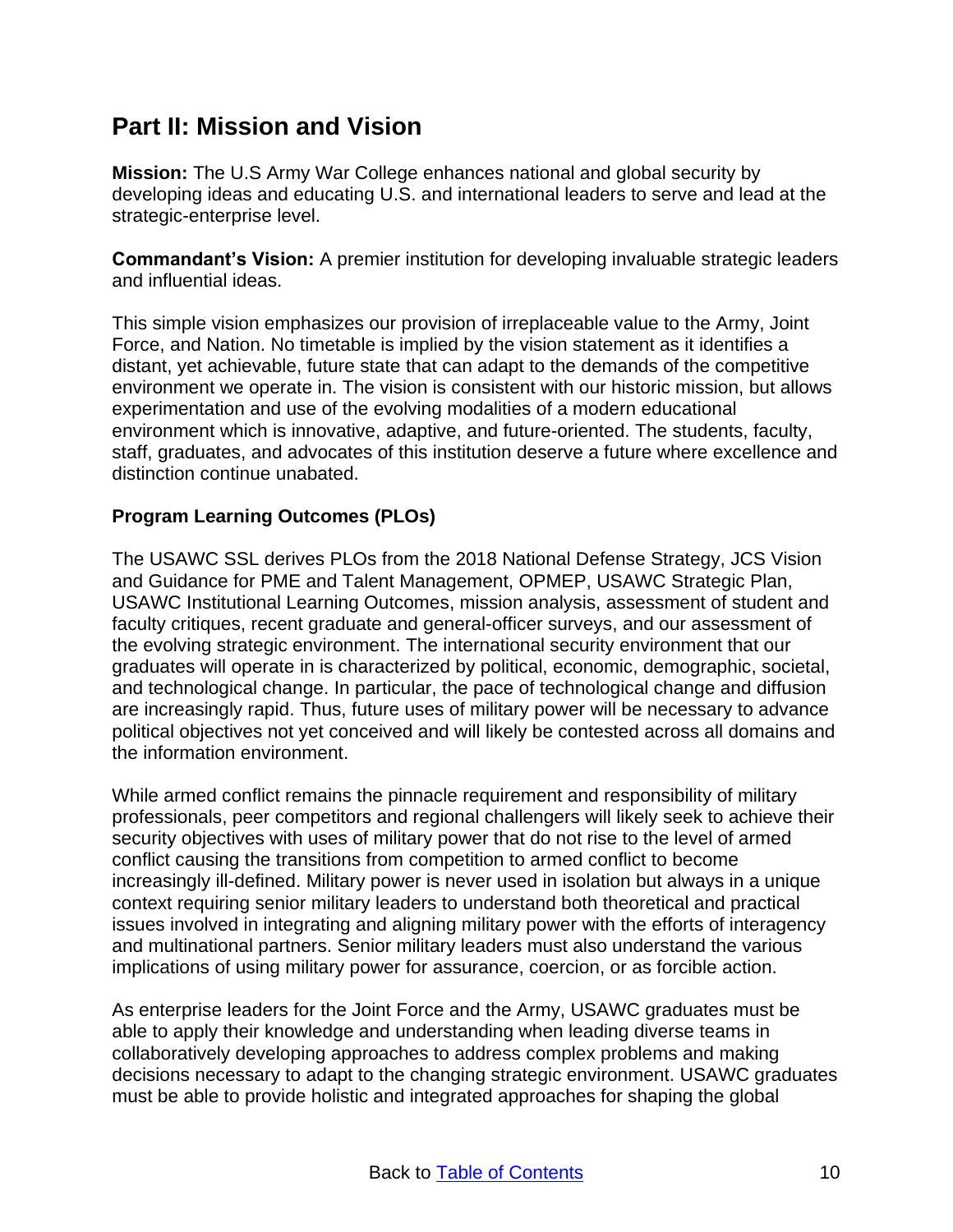environment short of armed conflict and for prevailing in war. They must understand the art and science of warfighting in order to articulate the capabilities and limitations of military force and the causal mechanisms linking military actions to strategic objectives that underlie military advice to policy makers. Similarly they must implement strategies for aligning military actions with the actions of multinational and interagency partners.

Accordingly, the current USAWC PLOs for the AY24 education program are as follows:

- 1. Discern the military dimension of a challenge impacting national interest; assess and communicate options for employing landpower in joint warfighting and integrating with other instruments of national power.
- 2. Apply analytical frameworks and theories to analyze and evaluate strategies to address current and anticipated national security challenges across the competition continuum in a global environment.
- 3. Analyze the military requirements of current and future security environments and how senior leaders use Department of Defense processes and organizations to develop necessary military capabilities.
- 4. Apply strategic leadership to address problems of organizational performance, adaptation, integration, and learning.
- 5. Lead teams with expert knowledge, develop professional networks, and collaborate with others to provide innovative solutions to complex, unstructured problems.
- 6. Apply strategic thinking and communication to analyze and evaluate the scope and implications of current and future national security and strategic military challenges.

Nested within the overarching PLOs are desired Course Learning Outcomes (CLOs) for each course in the curriculum. CLOs drive course design and serve as the basis for evaluating student progress within each course. Subordinate to CLOs are lesson outcomes that reflect the desired result for each individual session in a course. It is important to note that the sum of all educational opportunities for students, not just the core classes, helps meet the PLOs.

# <span id="page-10-0"></span>**Curriculum Focus**

The academic focus is at the strategic level. We must prepare you to serve as strategic leaders and advisors who build and lead teams with joint, interagency, and multinational partners. The curriculum reflects the reality that the United States remains active in important security endeavors around the world at the same time that we contemplate and prepare for future national security challenges with a particular emphasis on the threat the People's Republic of China (PRC) poses to the post-Cold War international order that has been a cornerstone of U.S. national security for seventy-five years. As President Biden has noted in the Interim National Security Strategic Guidance (March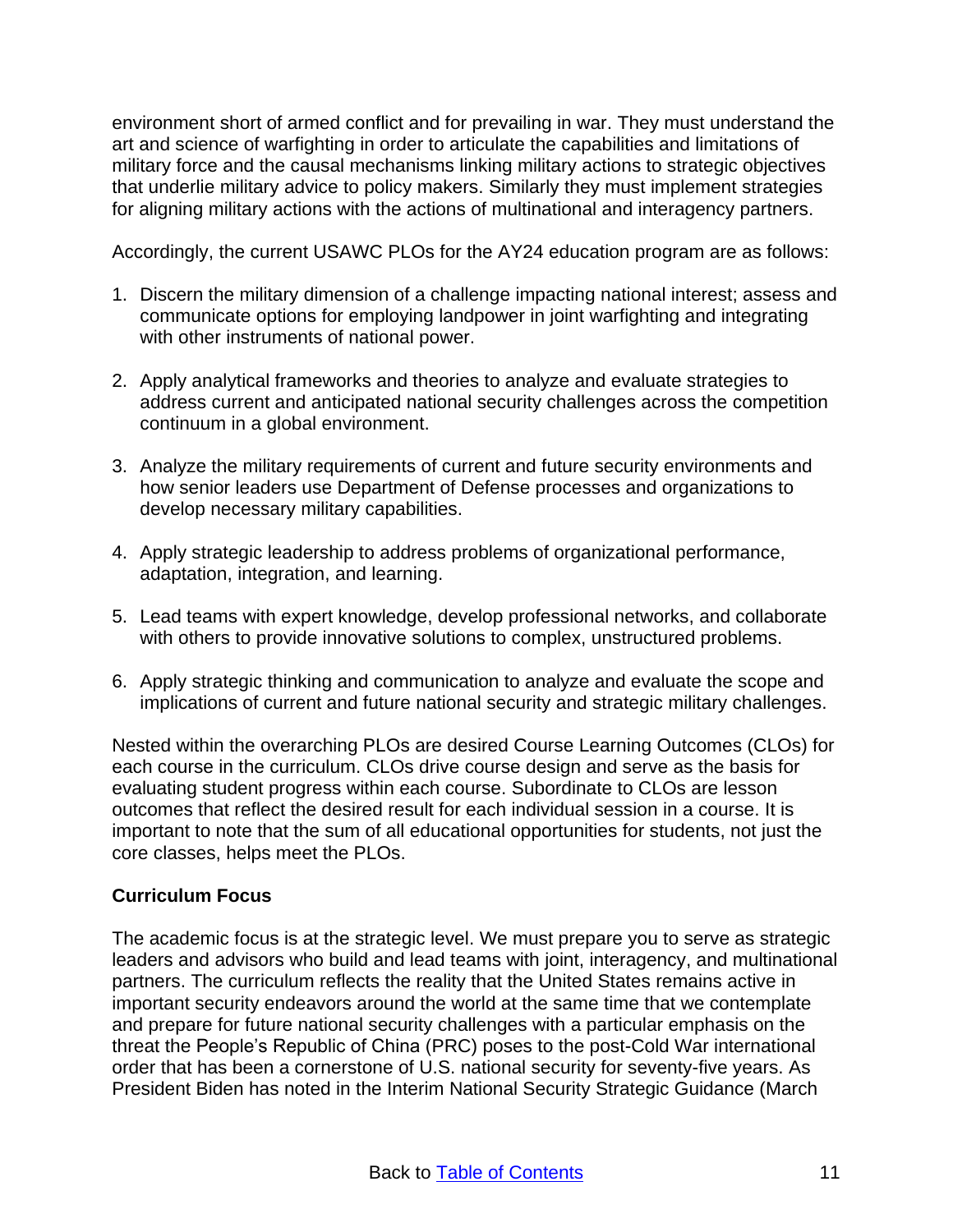2021), we must be prepared to contribute to advancing national interests while upholding universal values by working alongside allies and partners. Consistent with the challenges of the present and future, our curriculum maintains its focus on the "great problems" of responsible command, national defense, and military science identified by Elihu Root. Just as the "great problems" have endured in relevance, so too does the study of history remain powerfully applicable to the body of expert knowledge our graduates must master. The curriculum will build a sense of historical mindedness among students that draws on relevant historical evidence, context, and reflection as part of rigorous critical analysis. Recognizing the need for experiential learning methodologies that are the foundation for improved judgment and creative application of military power, the curriculum will leverage activities involving multiple sets and repetitions.

# <span id="page-11-0"></span>**Educational Philosophy**

Education at the USAWC centers on an inquiry-driven model of graduate study. It leverages theory, history, concepts, and systems in examining issues relating to national security policy, military strategy and operations, and leadership. Central to the educational experience is the core curriculum, which develops an intellectual foundation upon which electives, exercises, and seminars build. Core courses provide a base of knowledge that allows students to exercise professional judgment on strategic choices relating to national security. They exercise students in how to think rather than what to think.

Students must understand the elements of national power and the links between policy, strategy, and operations. Toward this end, the USAWC:

- 1. Challenges students to study relevant theory, history, and the global strategic environment while introducing them to the critical thinking tools needed by strategic leaders.
- 2. Helps students understand the key tenets of national security strategy and how the elements of national power — diplomatic, informational, military, and economic can promote and protect U.S. national interests.
- 3. Reinforces that military strategy is derived from, and supports, national level strategic guidance. Students must grasp the processes by which the military strategy establishes strategic direction and provides guidance for military strategy and joint operations planning.
- 4. Improves students' judgment about using military power, in conjunction with other instruments of national power, to achieve enduring national security objectives in cooperation with interagency and multinational partners. These objectives may be in strategic competition with global or regional competitors or during armed conflict, whether traditional or irregular. Additionally our curriculum emphasizes the unique contribution that Army forces make to joint military operations.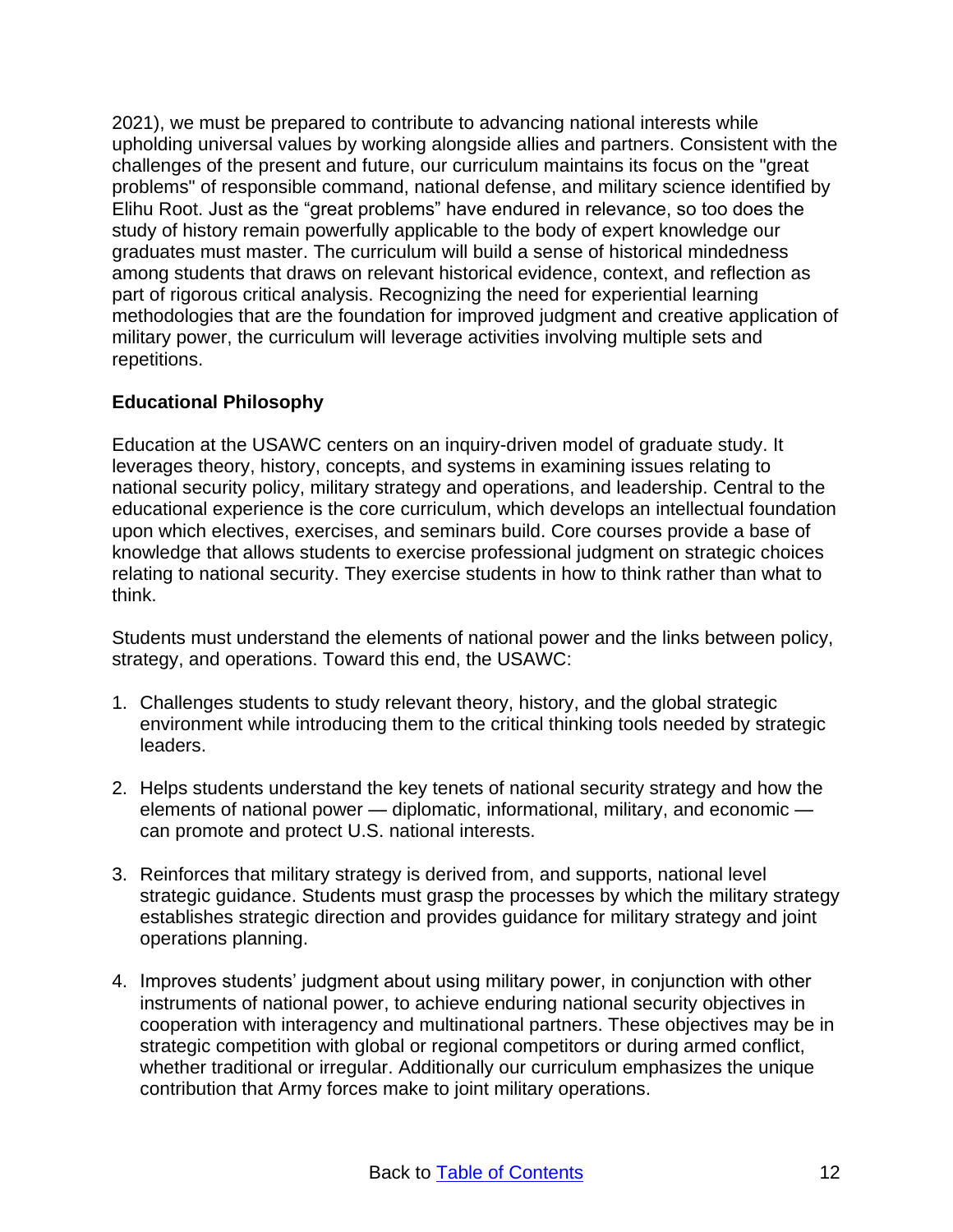The USAWC experience nurtures your intellectual, physical, and personal growth. Solid family, peer, and community relationships are essential to professional and personal growth. Your educational experience is viewed holistically. Our charge is to prepare you for senior leadership in your service or agency and to meet the broad range of responsibilities and challenges that lie ahead. The measure of our success is the contributions you will make during the remainder of your careers.

# <span id="page-12-0"></span>**Joint Professional Military Education (JPME)**

The focus of senior-level Professional Military Education (PME) is to prepare students for positions of strategic leadership. Within the PME continuum, JPME develops "strategically minded joint warfighters, who think critically and can creatively apply military power to inform national strategy, conduct globally integrated operations, and fight under conditions of disruptive change."<sup>3</sup> A multi-Service and civilian student body, taught by a multi-Service and civilian faculty, develops the competencies to deal with national security challenges in a joint, interagency, intergovernmental, and multinational environment.

The USAWC is accredited by the Chair, Joint Chiefs of Staff, as a program for joint education. JPME Phase I – Senior Level, as outlined in the current version of the Officer Professional Military Education Policy (OPMEP CJCSI 1800.01F), focuses on preparing future military and civilian leaders for high-level policy, command and staff responsibilities by educating students in the diplomatic, informational, military, and economic dimensions of the strategic security environment and the effect of those dimensions on strategy formulation, implementation, and campaigning. JPME Phase II – Senior Level, as outlined in the current version of the Officer Professional Military Education Policy (OPMEP CJCSI 1800.01F), consists of 6 JPME Learning Areas focused on preparing future military and civilian leaders for high-level policy, command and staff responsibilities requiring joint and Service operational expertise and warfighting skills by educating students in the diplomatic, informational, military and economic dimensions of the strategic security environment and the effect of those dimensions on policy and strategy formulation, implementation, and campaigning.

The USAWC incorporates all aspects of JPME I and JPME II into the curricula of both the Resident and Distance Education Programs. In August 2018 the Joint Staff J7 granted the Distance Education Program conditional accreditation for the Joint Studies Program. Currently, over half of DEP students will receive JPME II credit after completing the 2-year program. Selection for JSP occurs by each Service or Component.

# <span id="page-12-1"></span>**Accreditation and Certification**

USAWC academic programs are accredited for graduate level education by the Middle States Commission on Higher Education. The Resident Education Program and the

 $\overline{a}$ 3 "JCS Vision and Guidance for Professional Military Education & Talent Management" (1 May 2020), Foreword.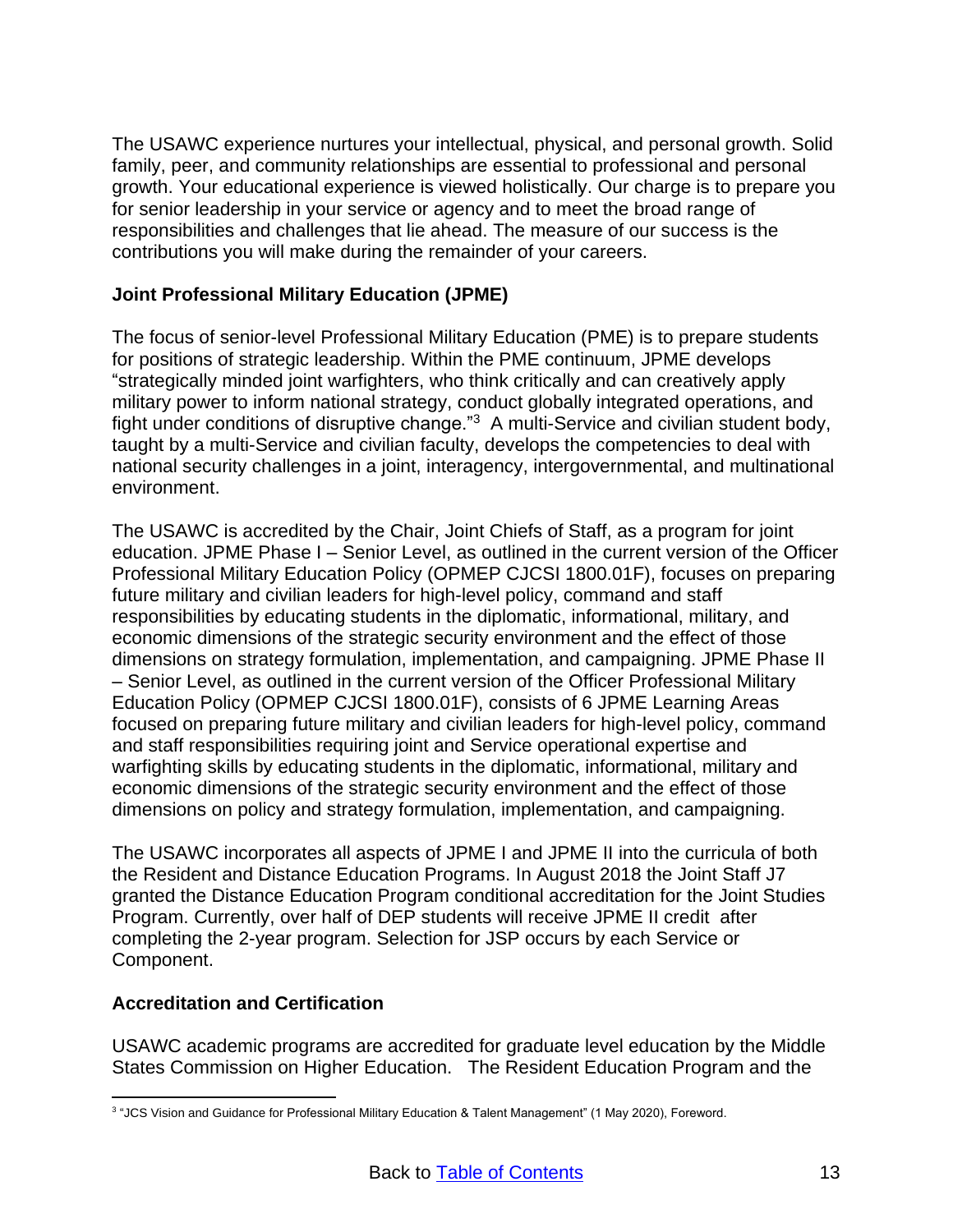Joint Studies Program of DDE are accredited by the Chairman of the Joint Chiefs of Staff to award Joint Professional Military Education II (JPME II). The Distance Education Program (minus Joint Studies Program) is accredited to award Joint Professional Military Education I (JPME I) The Distance Education Program will grant JPME II to a segment of the Class of 2024 (Joint Studies Program) based on student selection by their components and services.

# <span id="page-13-0"></span>**International Fellows (IF) Program**

The IF program adds a dimension to the DEP that broadens the intellectual horizons of students and faculty alike. The association of senior officers destined for high-level leadership positions in their respective armed forces can improve mutual understanding of national security problems, operations, and preparedness. To the greatest extent possible, IFs will participate with their U.S. counterparts in lectures and seminar activities.

Enrollment in the MSS degree program requires the possession of a baccalaureate degree or equivalent from a regionally accredited institution. All students must request that their undergraduate transcript be mailed directly from their undergraduate institution to the USAWC Registrar's Office. IFs seeking enrollment in the MSS degree program who do not possess a baccalaureate degree from an accredited U.S. institution must submit their transcripts and supporting documentation to the Registrar for assessment by an outside review body to determine the equivalency of their degrees.

IFs must demonstrate high proficiency in the English language to participate in the MSS degree program. The standard measure of proficiency is the Test of English as a Foreign Language (TOEFL), and USAWC requires a minimum score of 83.

Policies for IF matriculation into and participation in the Master of Strategic Studies Degree program are in [USAWC Memo 350-1, U.S. Army War College Student](https://cbks.carlisle.army.mil/sites/dhr/CarlisleBarracksPublications/USAWCMEM350-1.pdf)  [Admission Policy and Procedure, Resident and Distance Education Programs](https://cbks.carlisle.army.mil/sites/dhr/CarlisleBarracksPublications/USAWCMEM350-1.pdf) and [USAWC Memo 350-2, U.S. Army War College International Fellows Admission to the](https://cbks.carlisle.army.mil/sites/dhr/CarlisleBarracksPublications/USAWCMEM350-2.pdf)  [Master of Strategic Studies \(MSS\) Degree, Resident and Distance Education Programs](https://cbks.carlisle.army.mil/sites/dhr/CarlisleBarracksPublications/USAWCMEM350-2.pdf) *(Contact your faculty instructor to obtain a copy).*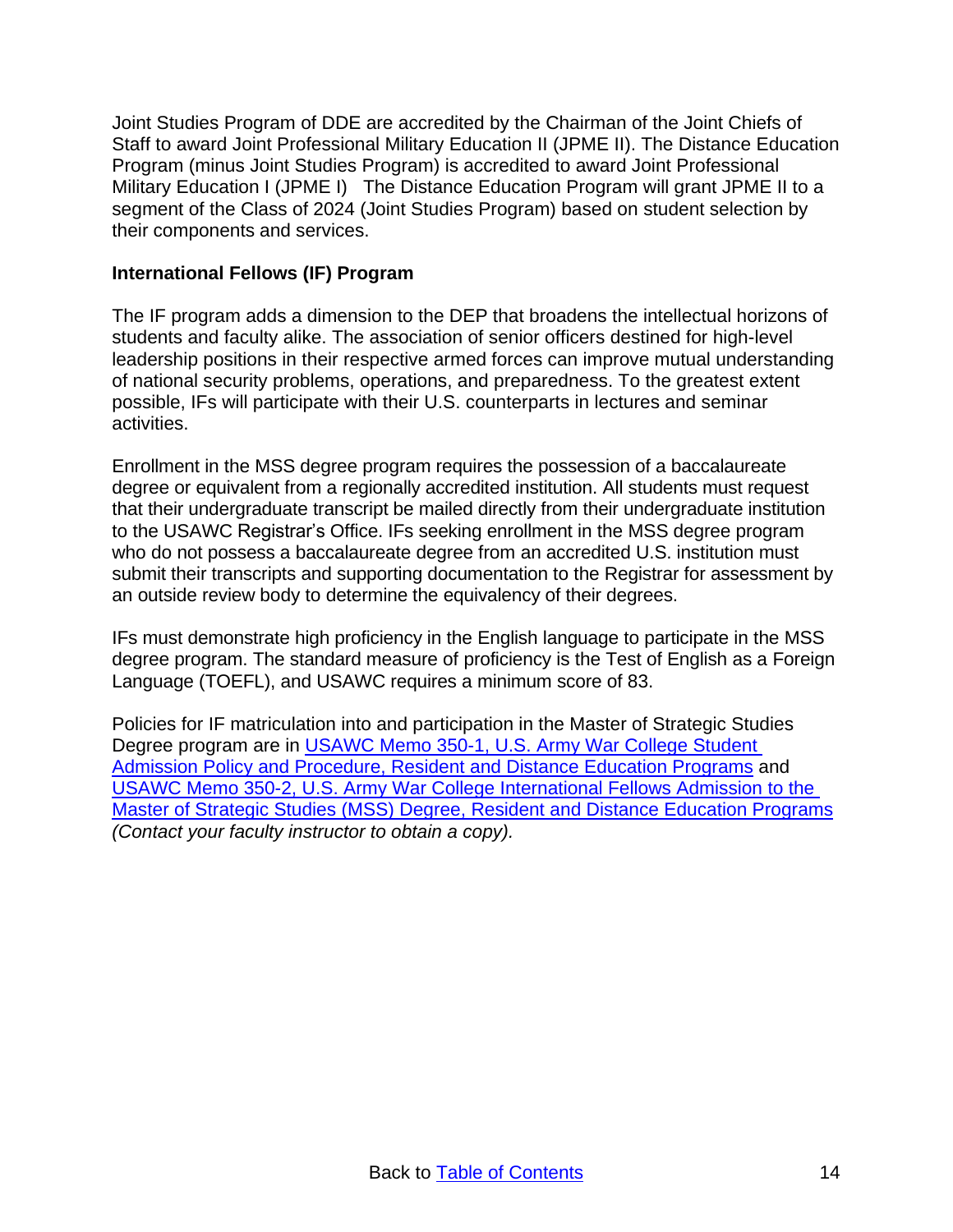# <span id="page-14-0"></span>**Part III: Academic Requirements, Policies, and Procedures**

# <span id="page-14-1"></span>**Graduation Requirements**

Graduation requirements must be satisfied by the last day of classes for a student to be eligible to receive a USAWC diploma and the MSS degree. All U.S. students will pursue both a USAWC diploma and the MSS degree. IFs may opt out of the MSS degree and pursue the USAWC diploma only. With the exceptions noted below, academic requirements are the same for the USAWC diploma and the MSS degree.

Specific graduation requirements are as follows:

- 1. Successfully complete all Distance Education Program courses. (See Part IV)
- 2. Successfully complete one opportunity for enrichment (See Part V)
- 3. Attend and successfully complete both 2-week resident courses. (See Part IV)
- 4. A current APFT must be on file for Army students
- +

# <span id="page-14-2"></span>**Academic Standards**

A student's primary duty is to meet all academic requirements and to contribute meaningfully in all classes. Students must complete all individual and group academic assignments and are expected to accomplish required readings, study, or research in advance of classes as specified in course directives or by their instructors.

Instruction is presented at the graduate level. Written work must be of graduate-level quality in substance and form. In general, papers will stress analysis, synthesis, and evaluation rather than description. Papers are expected to be concise, complete, logically organized, grammatically and stylistically competent, and, where appropriate, contain a clear and well-supported thesis. Individual knowledge and views should be presented and supported. While students are encouraged to exchange views and solicit advice and opinions from others, written products must represent individual work.

#### <span id="page-14-3"></span>**Student Evaluation**

Overall academic standards and criteria to evaluate student mastery of course learning outcomes are in [USAWC Memo 623-1, Student Assessment.](https://usarmywarcollege.sharepoint.com/sites/USAWCPoliciesGuidanceandTemplates/Shared%20Documents/Forms/AllItems.aspx?id=%2Fsites%2FUSAWCPoliciesGuidanceandTemplates%2FShared%20Documents%2FUSAWC%20Memo%20623%2D1%20%2D%20Student%20Assessment%20%2D%2031%20July%202020%2Epdf&parent=%2Fsites%2FUSAWCPoliciesGuidanceandTemplates%2FShared%20Documents) USAWC students are assessed against course-specific standards, not each other. As indicated in [Policy](https://cbks.carlisle.army.mil/sites/G1/Policy%20Letters/PolicyMemo%2044%20USAWC%20Grade%20Policy%2020200514.pdf)  [Memorandum #44, USAWC Grade Policy](https://cbks.carlisle.army.mil/sites/G1/Policy%20Letters/PolicyMemo%2044%20USAWC%20Grade%20Policy%2020200514.pdf) *(Contact your faculty instructor to obtain a copy)*, the War College uses the standard A-F letter grade evaluation system. IFs enrolled in the diploma program (as opposed to the MSS degree program) will receive Pass/Fall grades in lieu of letter grades for each course.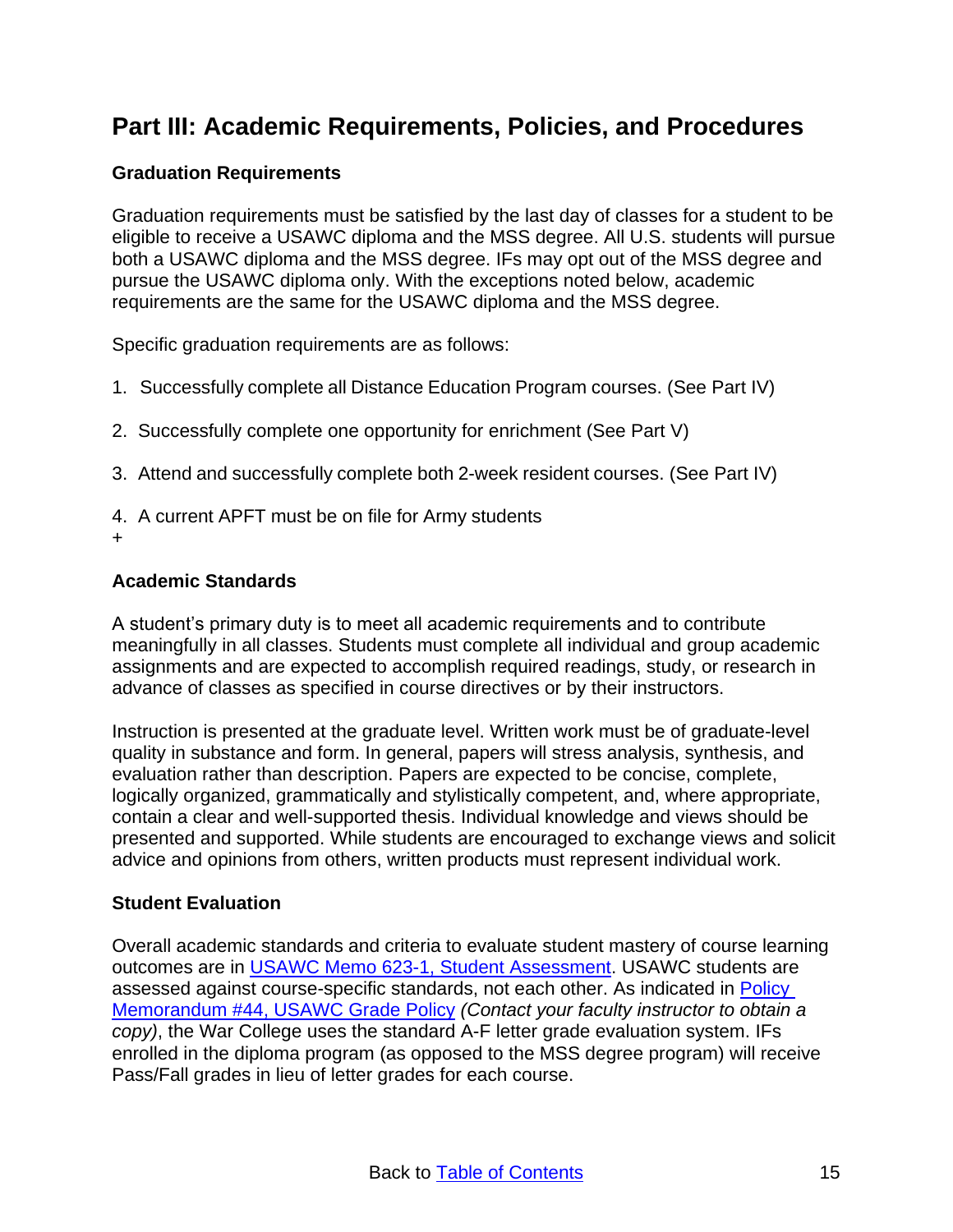Students will receive one overall grade for every core or elective course. The course directive will identify the proportion of the overall grade derived from specific elements of student performance to include, at a minimum, one written requirement.

Rubrics articulating the assessment criteria for student graded work will be included in course directives and explained to students before they begin such work. Assessment criteria will clarify standards for evaluating written products (papers, memoranda, essays, etc.), oral presentations (individual and/or group), and student contributions to collective seminar interactions not captured in other formal written or oral evaluations (e.g., open seminar dialogue, free form components of exercises, and engagements with guest speakers). Faculty evaluation of student written presentations, oral presentations, and other student contributions will include assessment of the quality of an individual student's strategic thinking.

At the conclusion of each course, faculty instructors will record student evaluations in the automated Course Evaluation Report (CER) in [COMPASS,](https://hrd.carlisle.army.mil/) the online knowledge management and student information system interface. CERs will indicate the student's course letter grade (or Pass/Fail status) as well as assessments of the student's strategic thinking, written communication, and oral communication as distinguished, superior, or performed to standard. The narrative portions of the CER will provide sufficient detail to give a clear picture of the student's academic progress towards mastering the course learning outcomes.

As a general rule, students must meet or exceed the standards for every requirement to graduate. A minimum grade of C in each course. The USAWC graduate degree programs require a 3.0 grade point average (GPA) on a 4.333 scale, excluding audited or pass-fail courses, to receive a degree. Students cannot receive graduate course credit with any course grade of C- or lower. Students must be off academic probation to graduate. All letter grades count in the computation of the student's cumulative grade point average. Full requirements for admission and graduation are maintained in [Carlisle Barracks Memorandum 350-1.](http://cbnet/orgs/doim/records_mngt/uploads/files/CBKSMEM350-1.pdf)

At the end of the academic year, students receive an academic evaluation report (AER) or equivalent service or agency-specific report. Academic records, including undergraduate transcripts and academic evaluation reports, are maintained in the Registrar's Office.

#### <span id="page-15-0"></span>**Remediation of Student Work**

In accordance with [USAWC Memorandum 623-1, Student Assessment,](https://usarmywarcollege.sharepoint.com/sites/USAWCPoliciesGuidanceandTemplates/Shared%20Documents/Forms/AllItems.aspx?id=%2Fsites%2FUSAWCPoliciesGuidanceandTemplates%2FShared%20Documents%2FUSAWC%20Memo%20623%2D1%20%2D%20Student%20Assessment%20%2D%2031%20July%202020%2Epdf&parent=%2Fsites%2FUSAWCPoliciesGuidanceandTemplates%2FShared%20Documents) remediation is an opportunity to revise and resubmit an assignment that does not meets standards (i.e., earns a grade of B- or lower). Students are limited to two attempts at remediation and, if successful, can receive no higher than a "B" on that remediated assignment. Remediation will be noted on the student's course evaluation report.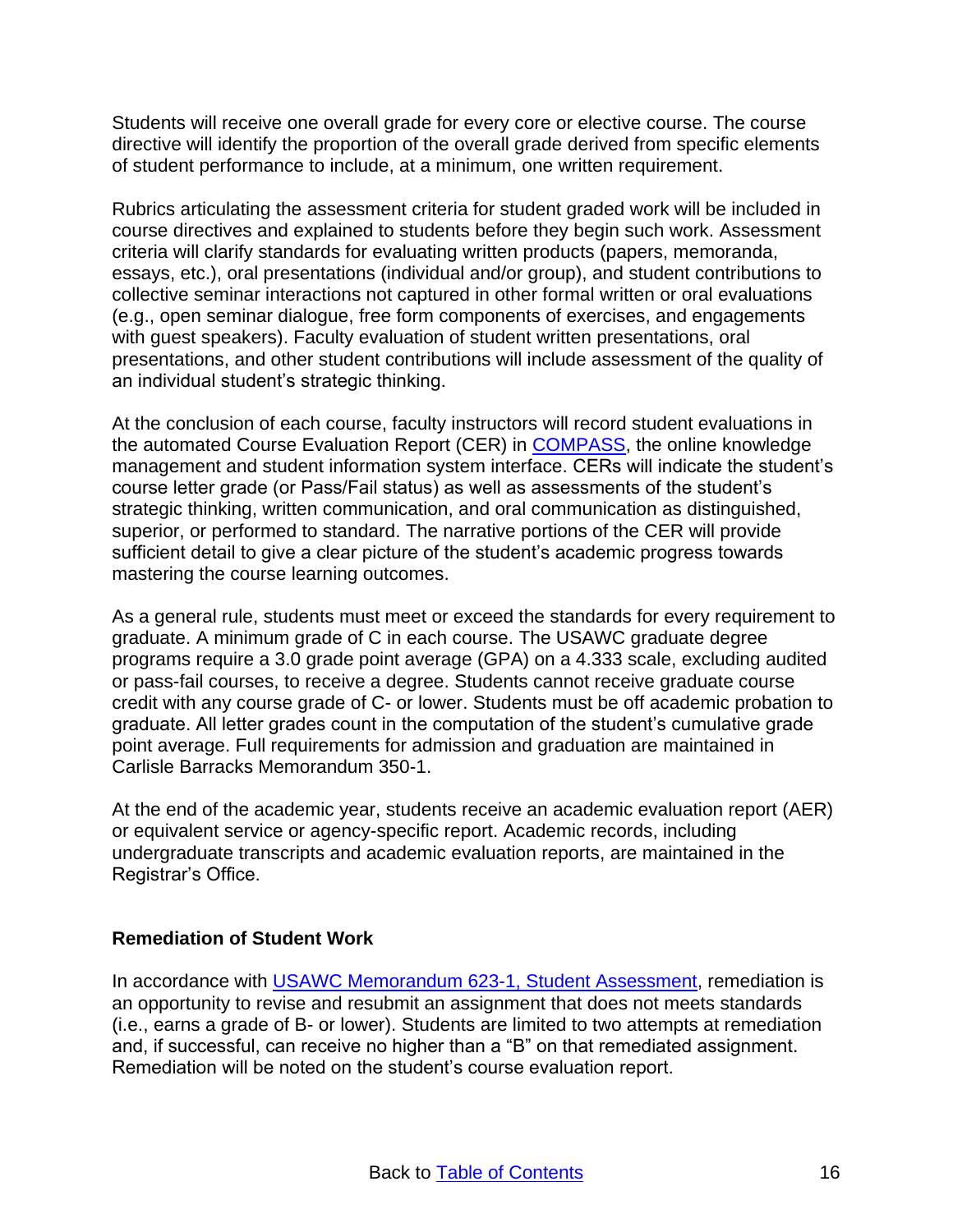#### <span id="page-16-0"></span>**Academic Probation**

A student may be placed on academic probation for failure to meet academic standards or failing to maintain academic progress. The purpose of academic probation is to ensure the student understands that his or her present overall level of performance does not meet USAWC standards. Notice of probationary status will be in writing and will inform the student of the reason for this action. The letter will inform the student of expected future performance. Details of the academic probation policy may be found at USAWC Memorandum No. 623-1.

#### <span id="page-16-1"></span>**Appeals of Course Evaluations**

In the absence of compelling reasons such as error or bad faith, the evaluation determined by the instructor of record is considered final. A student who believes an appropriate assessment has not been made should follow the procedures set forth in USAWC Memorandum No. 623-1.

#### <span id="page-16-2"></span>**Extensions and Deferrments**

The curriculum of the Distance Education Program is designed for completion in a twoyear time frame. All courses are to be completed in succession. It is important that students continue to progress through each course according to the established schedule. A student who fails to progress according to the schedule can be sent to an Academic Review Board and considered for disenrollment for failure to maintain academic progress.

#### <span id="page-16-3"></span>**Extensions**

If a student has difficulty in meeting the course requirement completion date, the student must apply for an extension. Extensions may be granted for valid reasons, but are seldom granted for a period exceeding 14 days. Students should avoid requesting extensions unless there is a bona fide reason. An extension erodes the time available to complete succeeding courses. A request for a seven-day extension may be submitted in writing, by e-mail, or telephonically to a student's seminar faculty instructor or Education and Training Technician prior to the due date of the requirement. A student may receive an additional seven-day extension by submitting a request in writing, by e-mail, or telephonically, to the Director, of the respective student year groups prior to the due date of the requirement. This request must be acknowledged and approved prior to the due date of the requirement. The decision to grant an extension and the length of the extension will be determined on an individual basis. A student who fails to progress according to the schedule can be disenrolled for failure to maintain academic progress.

#### <span id="page-16-4"></span>**Deferments**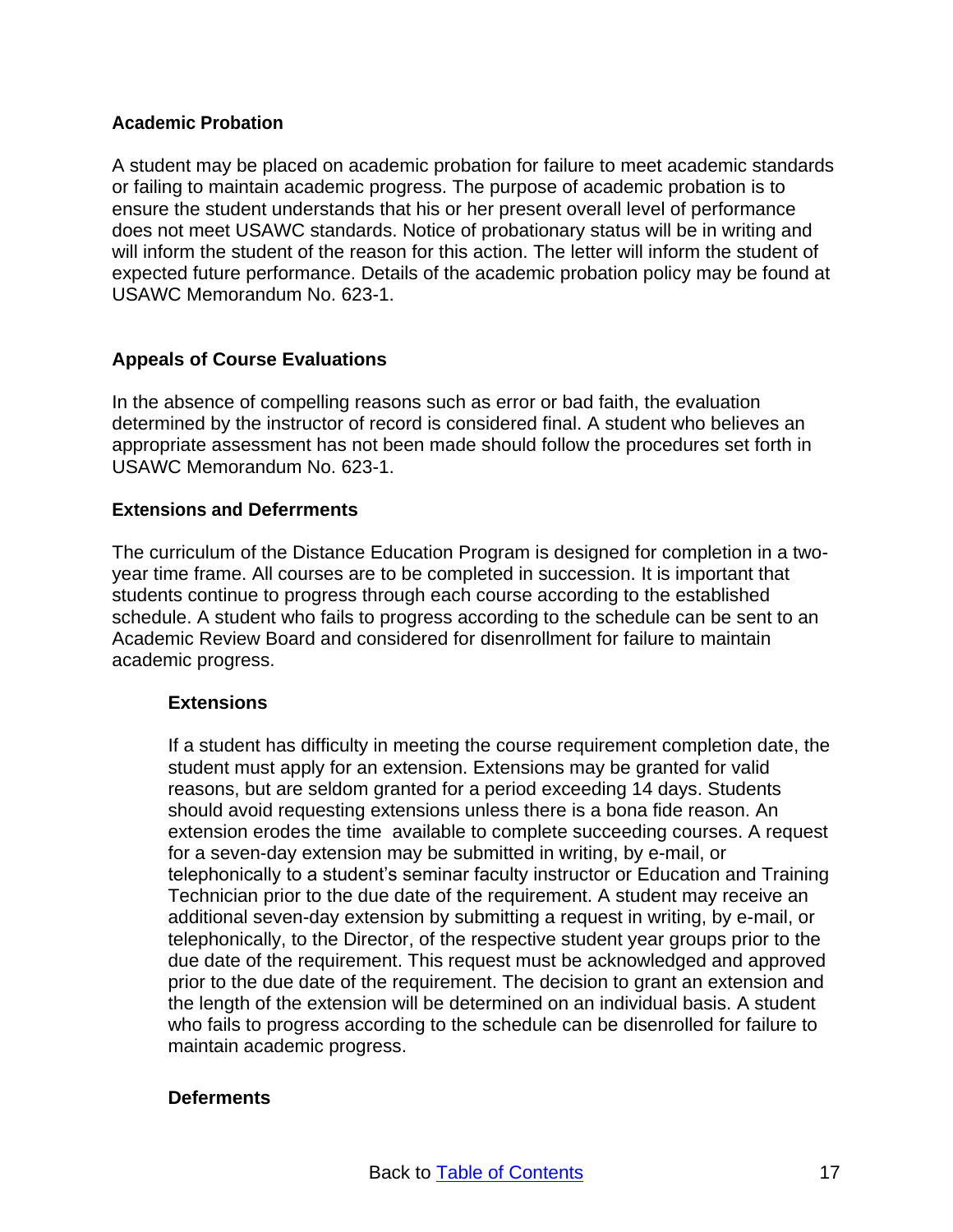If, due to personal or professional reasons, a student is unable to meet the due dates in the schedule for submitting requirements and cannot maintain progress in the course, a request for deferment can be considered. Deferments are granted for exceptional reasons and normally for one time reenrollment into the next class. Requests for deferment are to be sent through the student's component or command service agency. Requests for deferment may not be submitted after the initiation of disenrollment action. Pending the decision on deferment action, students must continue working on their course requirements or the student will be faced with a considerable backlog of work should the deferment be denied.

#### <span id="page-17-0"></span>**Disenrollment**

<span id="page-17-1"></span>USAWC Students may be disenrolled in the following categories:

#### **Voluntary Disenrollment**

Most students may request to voluntarily withdraw from the program for any reason by written request through the Department of Distance Education. It is the student's responsibility to inform their component of the intent to disenroll from the USAWC. Students wanting to withdraw should request disenrollment through their appropriate Year Group Directors. A student who voluntarily disenrolls may be reenrolled or be reinstated, subject to their component's policy and the provisions of AR 350-1. NOTE: A student pending an Academic Review Board for an alleged integrity violation may not voluntarily disenroll per USAWC Memo 350-7.

#### <span id="page-17-2"></span>**Involuntary Disenrollment**

Students may be involuntarily disenrolled due to failure to meet academic standards; failure to maintain academic integrity; failure to maintain academic progress; and personal misconduct. Those facing involuntary disenrollment, with the exception of personal misconduct, are entitled to an Academic Review Board (ARB). Students considered for action by an ARB for reason of failure to maintain academic integrity or personal misconduct may not request voluntary disenrollment. Involuntary disenrolled students may not apply for reenrollment or reinstatement. Students may also be subjected to adverse administrative actions by their parent units and contingent on the severity of the underlying misconduct may be subject to Uniform Code of Military Justice (UCMJ) action.

#### <span id="page-17-3"></span>**Administrative Disenrollment**

In cases where a distance education student refuses to acknowledge enrollment and/or fails to submit any assignments or complete any courses or programs in accordance with the published suspense guidance, the studentmay be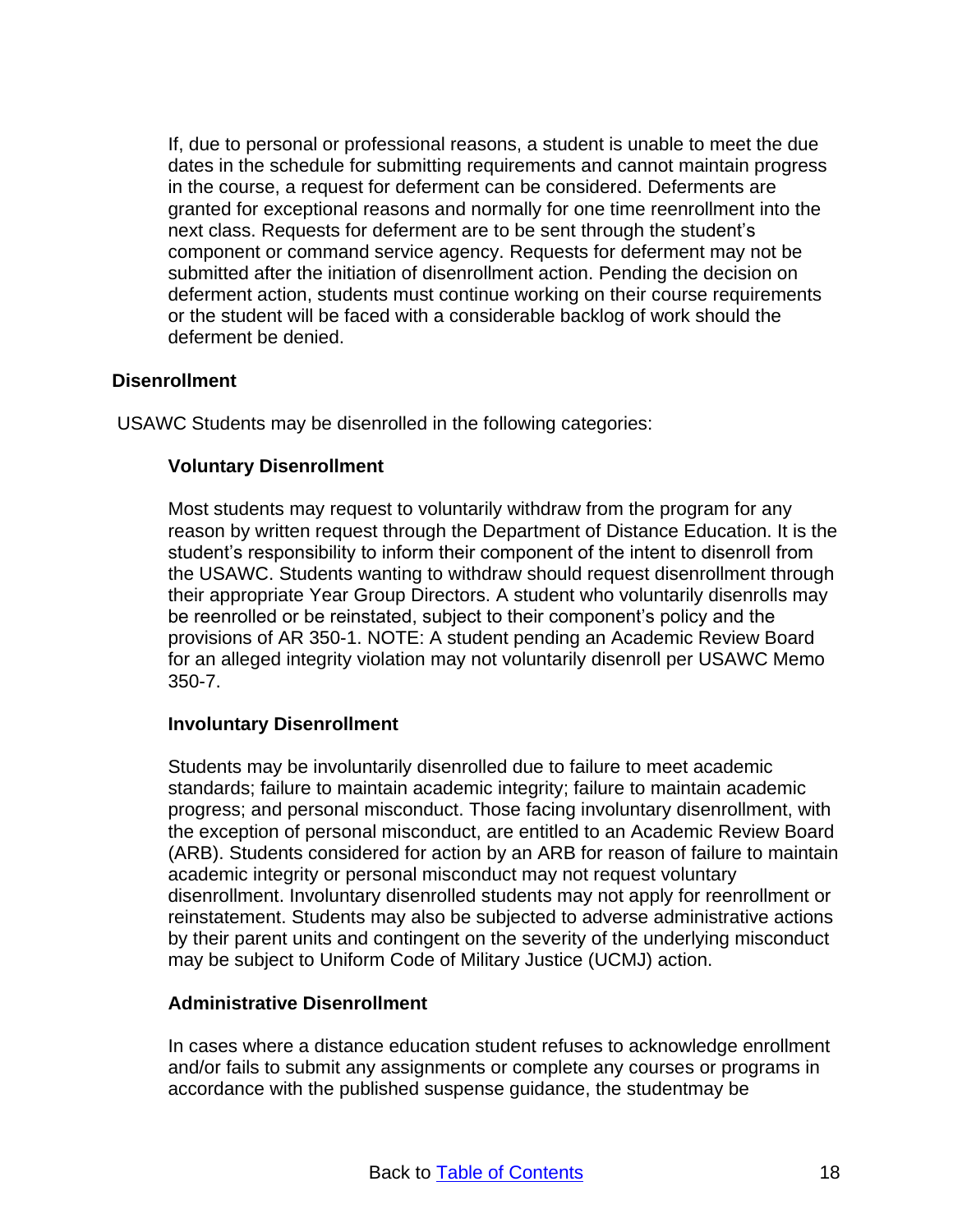administratively disenrolled without convening an ARB. The First Year Studies Director will notify the Chair, Department of Distance Education, of the recommendation to administratively disenroll the student. The Department Chair, in coordination with and through the Registrar, will recommend administrative disenrollment to the Dean of Academics. The Dean of Academics will render a decision and provide notification to the student and the appropriate component. The notice will specify the facts and circumstances supporting the decision to administratively disenroll the student. An information copy of the recommendation, decision, and notification will be provided to the Chief of Staff, Post Judge Advocate (PJA), and, as appropriate, SSR, RC Adviser, Senior Civilian Representative, IF Office, or non-host agency.

# <span id="page-18-0"></span>**Re-Enrollment**

Requests for re-enrollment are to be sent through the student's component. Refer all eligibility questions to your component's POC. The student's component will work with the Department of Distance Education to authorize reenrollment of a student in a future DEP class.

# <span id="page-18-1"></span>**Academic Review Board (ARB)**

If the Department of Distance Education's Chair determines a student should be considered for disenrollment for failure to maintain academic standards, failure to maintain academic progress, or failure to maintain academic integrity, the Chair will inform the Dean and request an ARB. Details of the process may be found in USAWC Memorandum No. 350-7.

# <span id="page-18-2"></span>**Academic Records**

At the end of the academic year, students receive an AER or equivalent service or agency-specific report.

Records such as undergraduate transcripts and AERs are maintained in the Registrar's Office. Students can access their assessments, evaluations, and unofficial transcript through Compass. Access to Compass following graduation will be available for a limited amount of time. To view academic records, a student should request an appointment with the Registrar.

# <span id="page-18-3"></span>**The Communicative Arts**

The communicative arts are a key thread across the curriculum to provide students with the opportunity to practice the advanced listening, reading, thinking, speaking, reading, and writing skills needed by senior leaders at the strategic level. Students will find many useful references, including USAWC standards for oral presentations and written work, in the Communicative Arts Directive located at: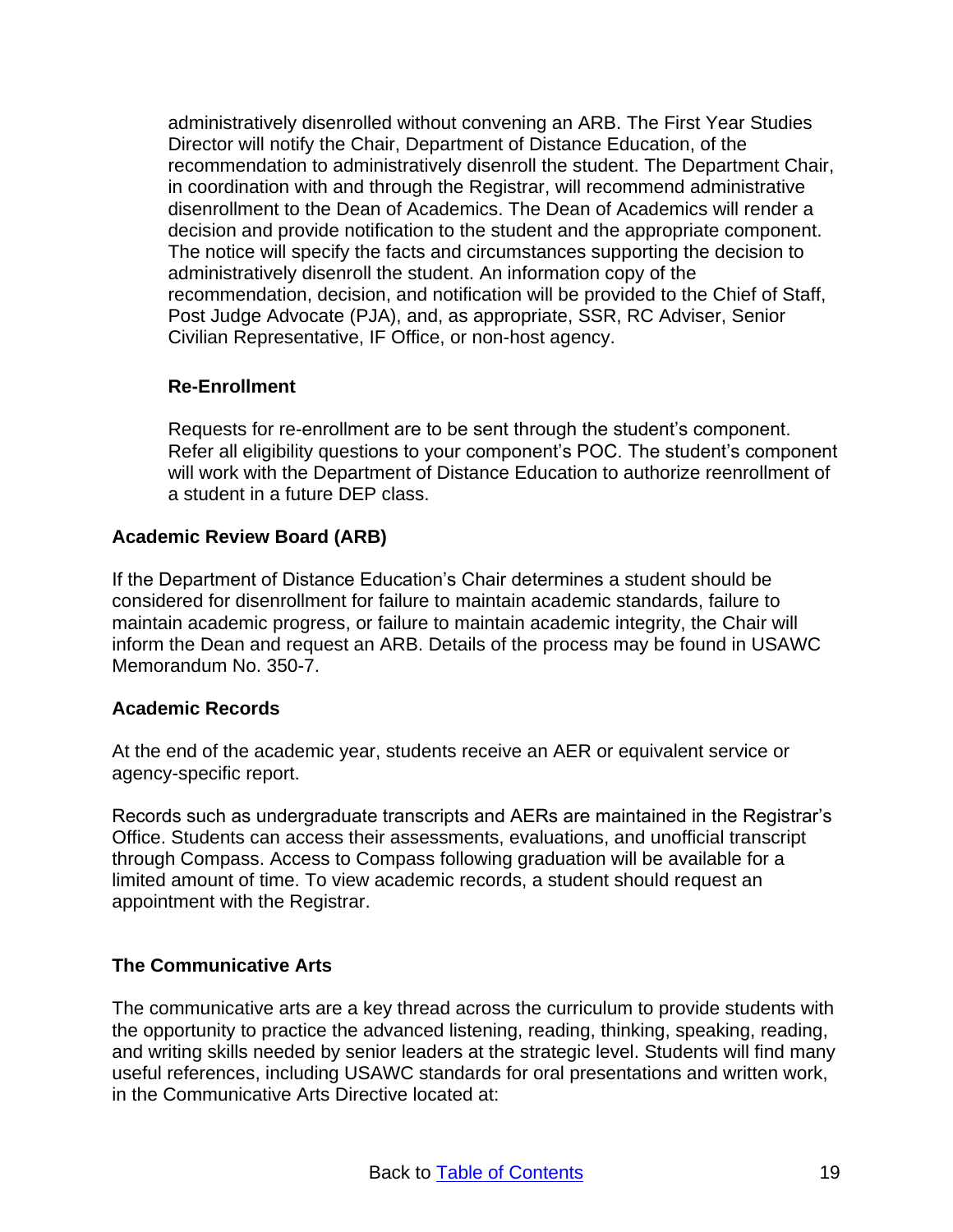O365 SharePoint:<https://usarmywarcollege.sharepoint.com/sites/ACLLabOnline>

Writing requirements are an integral part of the curriculum and will be the primary evaluative instrument of student learning. Every core and elective course will have at least one writing requirement for formal assessment by faculty. Unless specifically directed or granted an exception to policy, writing requirements must be unclassified, based on publicly releasable information, and documented in accordance with The Chicago Manual of Style footnote citation style (Notes and Bibliography System).

Templates for course papers and other writing requirements are available in the Communicative Arts Directive and on the ACL Lab Online SharePoint site: [https://usarmywarcollege.sharepoint.com/sites/ACLLabOnline.](https://usarmywarcollege.sharepoint.com/sites/ACLLabOnline)

Oral communication is also a key component of the curriculum. All students must complete a short video presentation as part of their oral communication requirement. Students should consult their program and course directives for specific guidance on written, oral, and visual course requirements.

#### <span id="page-19-0"></span>**Student Awards Program**

At the end of the year, the USAWC will recognize students for excellence in research, writing, and public speaking. See the Communicative Arts Directive for greater detail on the awards program.

# <span id="page-19-1"></span>**Student Recognition for Academic Excellence**

The USAWC will recognize the top 10% of students within the class as Distinguished Graduates (DG). USAWC will recognize the top 11% to 30% of students as Superior Graduates (SG). The determination of graduation recognition will be based on the individual student's calculated weighted average attained in core courses in the twoyear program, to include DE2306 (First Resident Course). Additionally, students must submit all academic requirements on time and without remediation.

The USAWC will recognize Distinguished Graduates and Superior Graduates at graduation and with annotations on evaluation reports and academic transcripts.

# <span id="page-19-2"></span>**Academic Integrity**

The USAWC upholds the highest standards of academic integrity. This includes a strict academic code requiring students to credit properly the source of information cited in any written work, oral presentation, or briefing created to meet diploma/degree requirements. Simply put, plagiarism – the representation of someone else's intellectual work as one's own – is strictly prohibited. Plagiarism, along with cheating, fabrication/falsification, and misrepresentation, are inconsistent with the professional standards required of military personnel and government employees. Furthermore, in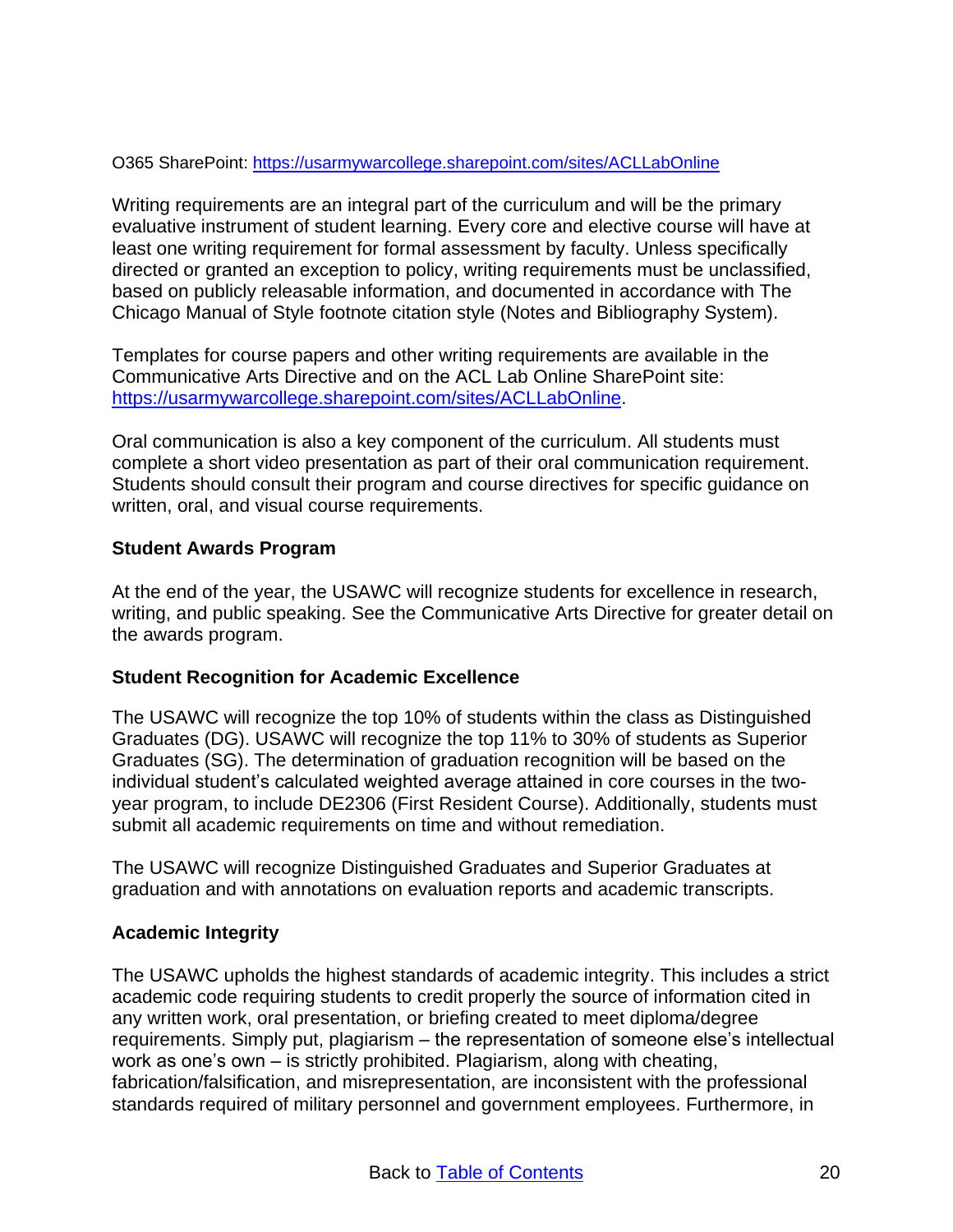the case of U.S. military officers, such conduct violates the "Exemplary Conduct Standards" delineated in Title 10, U.S. Code, Sections 3583 (U.S. Army), 5947 (U.S. Naval Service), and 8583 (U.S. Air Force). See [USAWC Memo 623-1, Appendix C](https://usarmywarcollege.sharepoint.com/sites/USAWCPoliciesGuidanceandTemplates/Shared%20Documents/Forms/AllItems.aspx?id=%2Fsites%2FUSAWCPoliciesGuidanceandTemplates%2FShared%20Documents%2FUSAWC%20Memo%20623%2D1%20%2D%20Student%20Assessment%20%2D%2031%20July%202020%2Epdf&parent=%2Fsites%2FUSAWCPoliciesGuidanceandTemplates%2FShared%20Documents) for details on standards and processes related to sustaining academic integrity.

# <span id="page-20-0"></span>**Originality Requirement**

Work submitted to satisfy USAWC requirements must be designed and produced while enrolled at USAWC and may not be submitted to satisfy multiple requirements or to satisfy requirements at other institutions or agencies.

# <span id="page-20-1"></span>**Non-attribution**

The USAWC's non-attribution policy guarantees that remarks and opinions expressed in privileged forums will not be publicized, quoted, or discussed outside the USAWC without the express written permission of the speaker. The library maintains a file identifying speaker restrictions. Consult the list prior to citing a potentially privileged source. See USAWC Pamphlet 10-5, SSL Administrative Policies and Procedures [Guide, Paragraph 2-16](https://cbks.carlisle.army.mil/sites/dhr/CarlisleBarracksPublications/USAWCPAM10-5.pdf) *(Contact your faculty instructor to obtain a copy)* for more details on non-attribution.

# <span id="page-20-2"></span>**Academic Freedom**

The USAWC strenuously protects academic freedom for its faculty and students. Reciprocally, faculty and students must strenuously pursue factual accuracy and safeguard classified information, controlled unclassified information, and operationally sensitive information. The combination of individual responsibility and academic freedom contributes to the institutional integrity of the USAWC. See USAWC [Memorandum 351-9, Academic Freedom.](https://cbks.carlisle.army.mil/sites/dhr/CarlisleBarracksPublications/USAWCMEM351-9.pdf) *(Contact your faculty instructor to obtain a copy).*

# <span id="page-20-3"></span>**Faculty-Student Relationships**

The USAWC prohibits dating, romantic relationships, and/or sexual relationships between a faculty member and student(s) that the faculty member supervises, teaches, advises, mentors, or otherwise assesses. For additional details, see [Policy](https://cbks.carlisle.army.mil/sites/G1/Policy%20Letters/PolicyMemo%2036%20USAWC%20Faculty%20Student%20Romantic%20and%20or%20Sexual%20Relations%2020181011.pdf)  [Memorandum #36, USAWC Faculty-Student Romantic and/or Sexual Relations](https://cbks.carlisle.army.mil/sites/G1/Policy%20Letters/PolicyMemo%2036%20USAWC%20Faculty%20Student%20Romantic%20and%20or%20Sexual%20Relations%2020181011.pdf) *(Contact your faculty instructor to obtain a copy).*

#### <span id="page-20-4"></span>**Student Grievances**

The USAWC has established procedures for resolving student complaints regarding the academic program. For additional details, see [Policy Memorandum #35, USAWC](https://cbks.carlisle.army.mil/sites/G1/Policy%20Letters/PolicyMemo%2035%20USAWC%20Student%20Complaint%20Policy%2020181001.pdf)  [Student Complaint Policy](https://cbks.carlisle.army.mil/sites/G1/Policy%20Letters/PolicyMemo%2035%20USAWC%20Student%20Complaint%20Policy%2020181001.pdf) *(Contact your faculty instructor to obtain a copy).*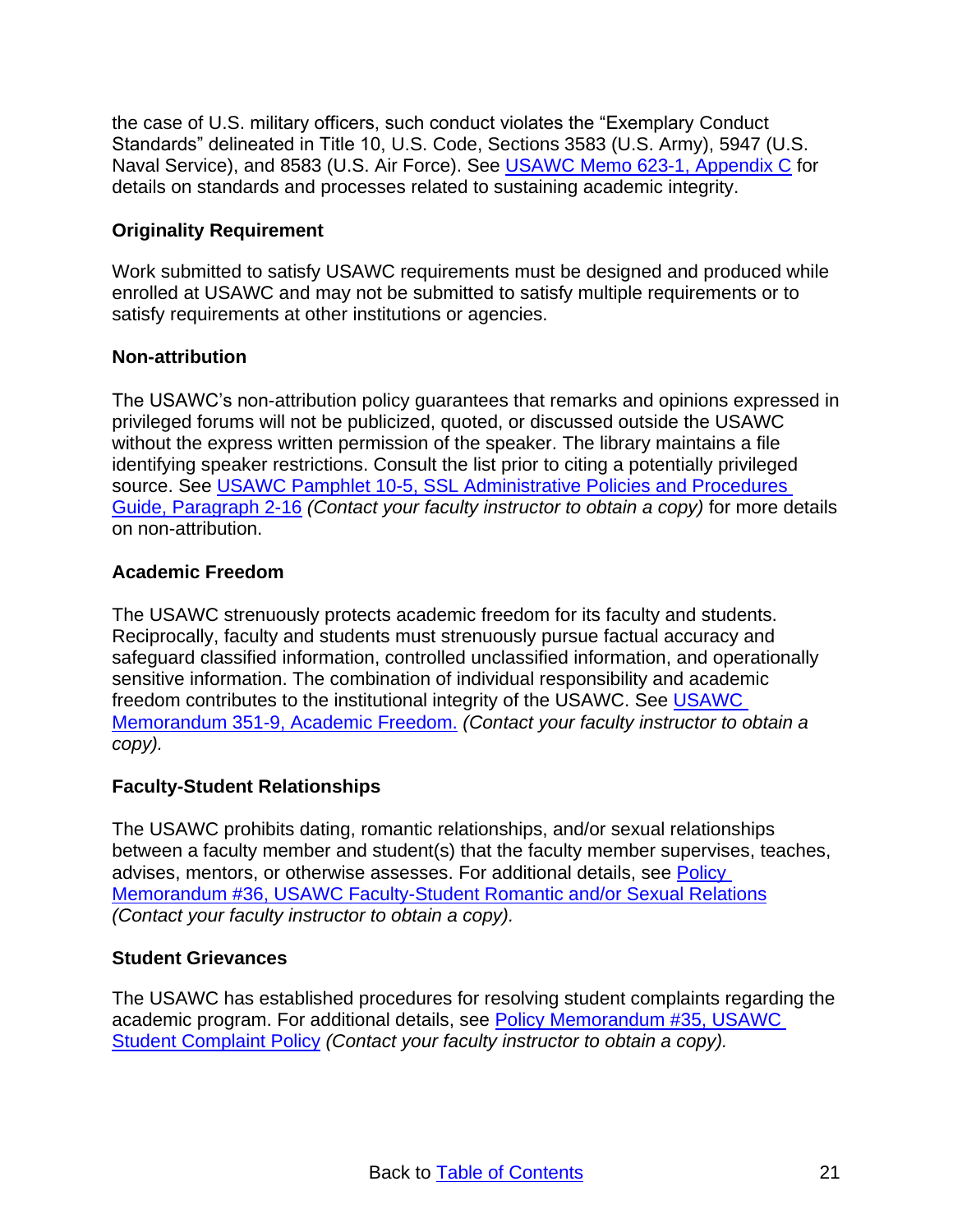#### <span id="page-21-0"></span>**Student Absence**

To successfully complete a course, cumulative student absences (not able to participate) from course events will not exceed 20%. In exceptional cases, the Dean may approve a suitable plan, developed with the concurrence of the faculty instructor(s), and Department Chair, to mitigate student absences of more than 20% while still achieving course learning outcomes. Students initiate an absence through their FI to the year group director. Absences of online forums will result in a alternate assignment due during the course when the absence occurred. Absences during th eFirst or Second Resident courses require permission from the Department Chair, and may incur an additional requirement to ensure achievement of course learning outcomes. [USAWC](https://cbks.carlisle.army.mil/sites/dhr/CarlisleBarracksPublications/USAWCPAM10-5.pdf)  Pamphlet 10-5, SSL [Administrative Policies and Procedures Guide, Chapter 1-5,](https://cbks.carlisle.army.mil/sites/dhr/CarlisleBarracksPublications/USAWCPAM10-5.pdf)  [Leaves and Absences](https://cbks.carlisle.army.mil/sites/dhr/CarlisleBarracksPublications/USAWCPAM10-5.pdf) *(Contact your faculty instructor to obtain a copy).*

#### <span id="page-21-1"></span>**Other Policies and Procedures**

For a comprehensive view of administrative and operational policies and procedures, students should consult [USAWC Pamphlet 10-5, SSL](https://cbks.carlisle.army.mil/sites/dhr/CarlisleBarracksPublications/USAWCPAM10-5.pdf) Administrative Policies and [Procedures Guide](https://cbks.carlisle.army.mil/sites/dhr/CarlisleBarracksPublications/USAWCPAM10-5.pdf) *(Contact your faculty instructor to obtain a copy).*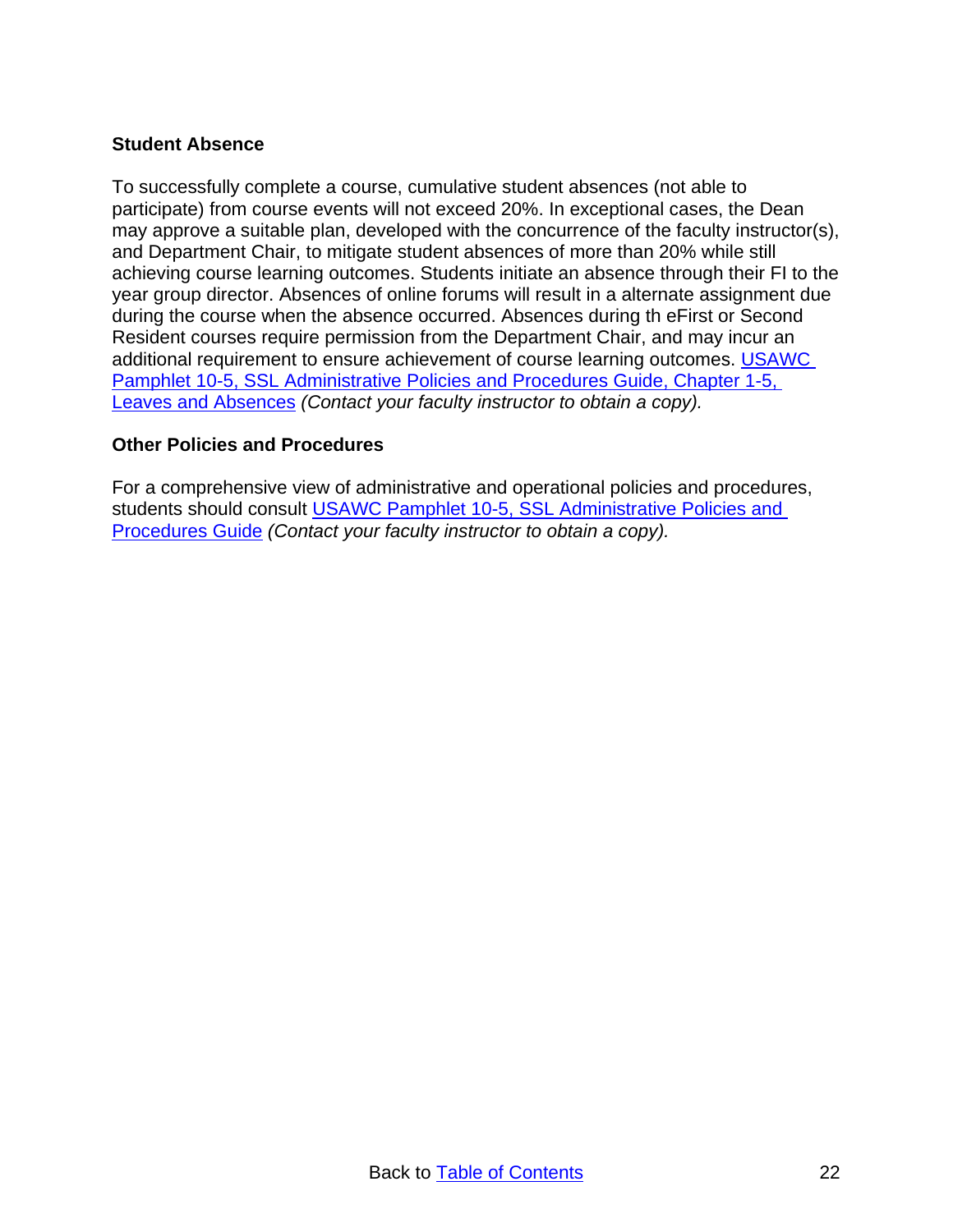# <span id="page-22-0"></span>**Part IV: The Distance Education Program**

# <span id="page-22-1"></span>**Overview of the Distance Education Program (DEP)**

The USAWC Distance Education Program (DEP) consists of a series of eight core courses, plus specialization courses and two resident courses, taken over a two-year period. Each course is composed of several blocks and lessons. The lesson, typically equivalent to one week, is the basic unit of instruction and consists of selected readings and other educational materials that support accomplishment of course learning outcomes. Course performance is evaluated through writing, forum participation, and collaborative requirements. Individual student requirements are subjective in nature, based on required study and designed to ensure that course learning objectives are attained.

# <span id="page-22-2"></span>**DE2300 Orientation to Strategic Leader Education / 0 credit hours**

DE2300 is a voluntary course, but highly encouraged for all DEP students. The course runs April – May and helps ensure students are fully ready to begin their DEP studies. This course is designed to prepare the student for education at the strategic level. It introduces the student to methods of learning, adult learning concepts, critical thinking skills, and graduate level writing skills. Additionally, it helps students understand the expectations for online forum participation, enter biographical data, and complete a 500 word diagnostic essay. In addition to the online portion, DE2300 offers a voluntary, resident orientation weekend to students.

# <span id="page-22-3"></span>**Core Courses / 33 credit hours**

# <span id="page-22-4"></span>**DE2301 Introduction to Strategic Leadership / 3 credit hours**

The Strategic Leadership course provides the foundation of the Army War College curriculum. In this course, students survey the fundamentals of leadership at the strategic level. The course examines strategic leader competencies and attributes, critical thinking, strategic decision-making, and the management of change in an organization. The course also includes consideration of the military profession, ethical decision-making, and civil-military relations. Students apply the unique aspects of leadership at the strategic level to an environment characterized by volatility, uncertainty, complexity, ambiguity.

# <span id="page-22-5"></span>**DE2302 National Security Policy and Strategy / 4 credit hours**

National Security Policy and Strategy is focused on American national security and foreign policy formulation. This course provides a theoretical framework for analyzing the complexity and challenges associated with the contemporary international security environment. Students examine the U.S. interagency process and organization for developing and implementing U.S. foreign and security policies, making the connections between the various external and domestic influences at play. Finally, students are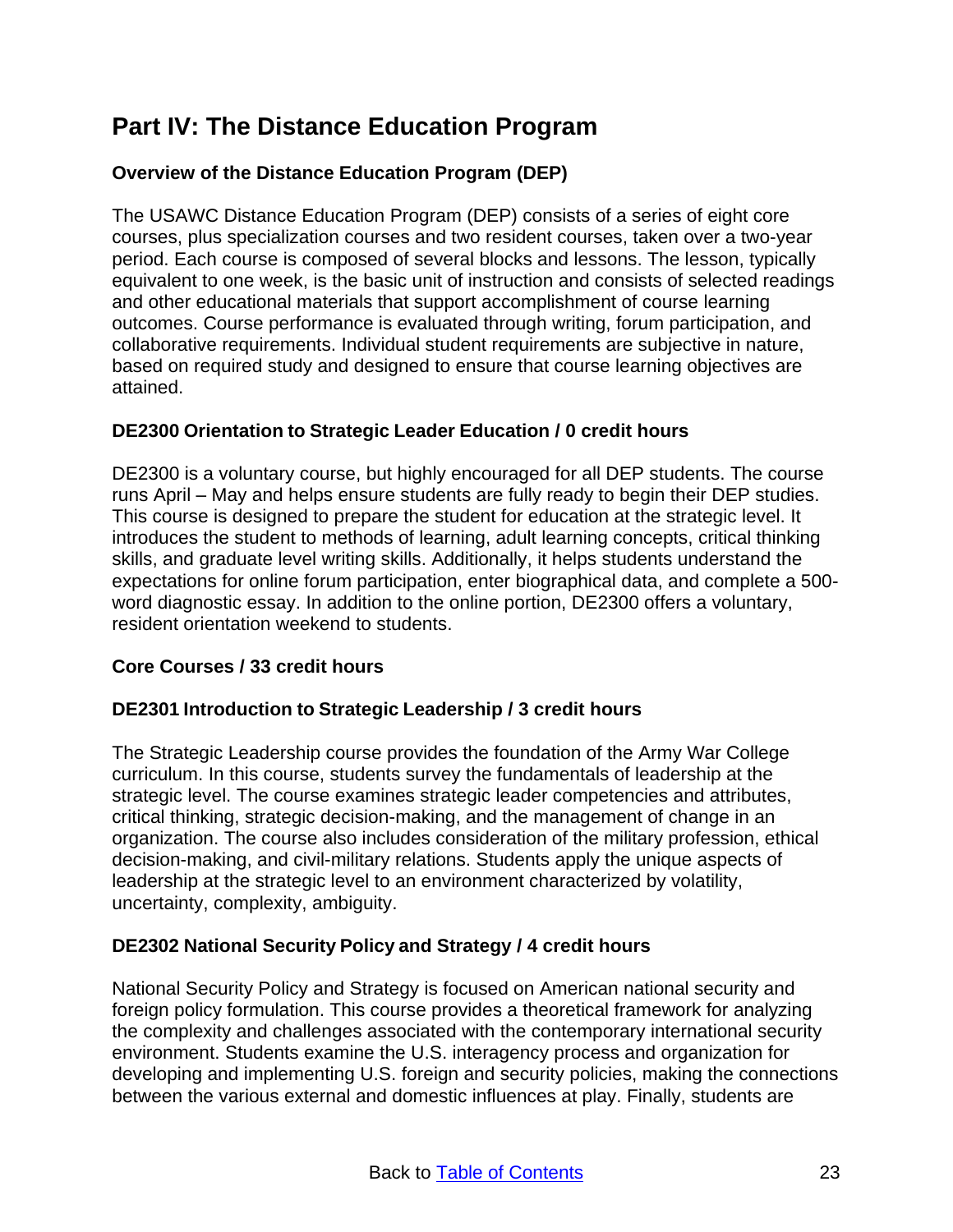introduced to a methodology for formulating and assessing national security strategies that employ all instruments of national power in order to secure national interests and objectives

# <span id="page-23-0"></span>**DE2303 War and Military Strategy / 4 credit hours**

This course examines the history and theory of war and military strategy, providing students with a strategic level understanding of the military element of power. The fundamental nature and evolving characteristics of varying levels of conflict provide students with insights about how war and conflict shape strategic thought and military practice. Studying classic and contemporary masters of strategic thought and examining historical case studies provides a foundation for examining war and formulating current and future military strategy.

# <span id="page-23-1"></span>**DE2304 Global and Regional Issues and Interests / 3 credit hours**

This course expands upon previous coursework and provides an examination of the compex and interconnected global environment. This survey course takes a bifurcated approach: All students take Block I, where they expand upon previous strategy models to examine the development and application of strategy at the regional level. They then examine national interests and strategies of China and Russia, the United States' primary great power competitors on the global stage. In Block II, students have the opportunity to embark on a deep-dive examination of the one of seven regions - the Americas, Sub-Saharan Africa, the Arctic, Europe, the Indo-Pacific, Middle East, or Russia/Eurasia. After examining the key issues and strategic factors in this region, students work as teams during the Forum to develop a U.S. strategy for the region.

# <span id="page-23-2"></span>**DE2306 Strategic Leadership in a Global EnvironmentFirst Resident Course (FRC) / 3 credit hours**

The FRC examines strategic leadership, international relations, national security policy and strategy, war and military strategy, and regional interests. Students attend guest lectures and participate in seminar discussions, embassy and agency visits, a staff ride, and a strategy formulation exercise to better understand the instruments of national power. Students may participate in optional offerings during this 2-week period, including the leadership assessment and feedback program and noontime lectures from a variety of nationally recognized experts. The FRC transitions DEP students into their second year of studies, during which they will maintain their FRC seminar membership through graduation..

# <span id="page-23-3"></span>**DE2307 Contemporary Security Issues / 3 credit hours**

DE2307 is a survey course that challenges students to examine contemporary and future concepts that will influence U.S. National Security and war fighting over the next twenty years. The course provides materials that will provoke student critical thinking on aspects of warfare in the 21st Century, to include globalization, irregular warfare, space,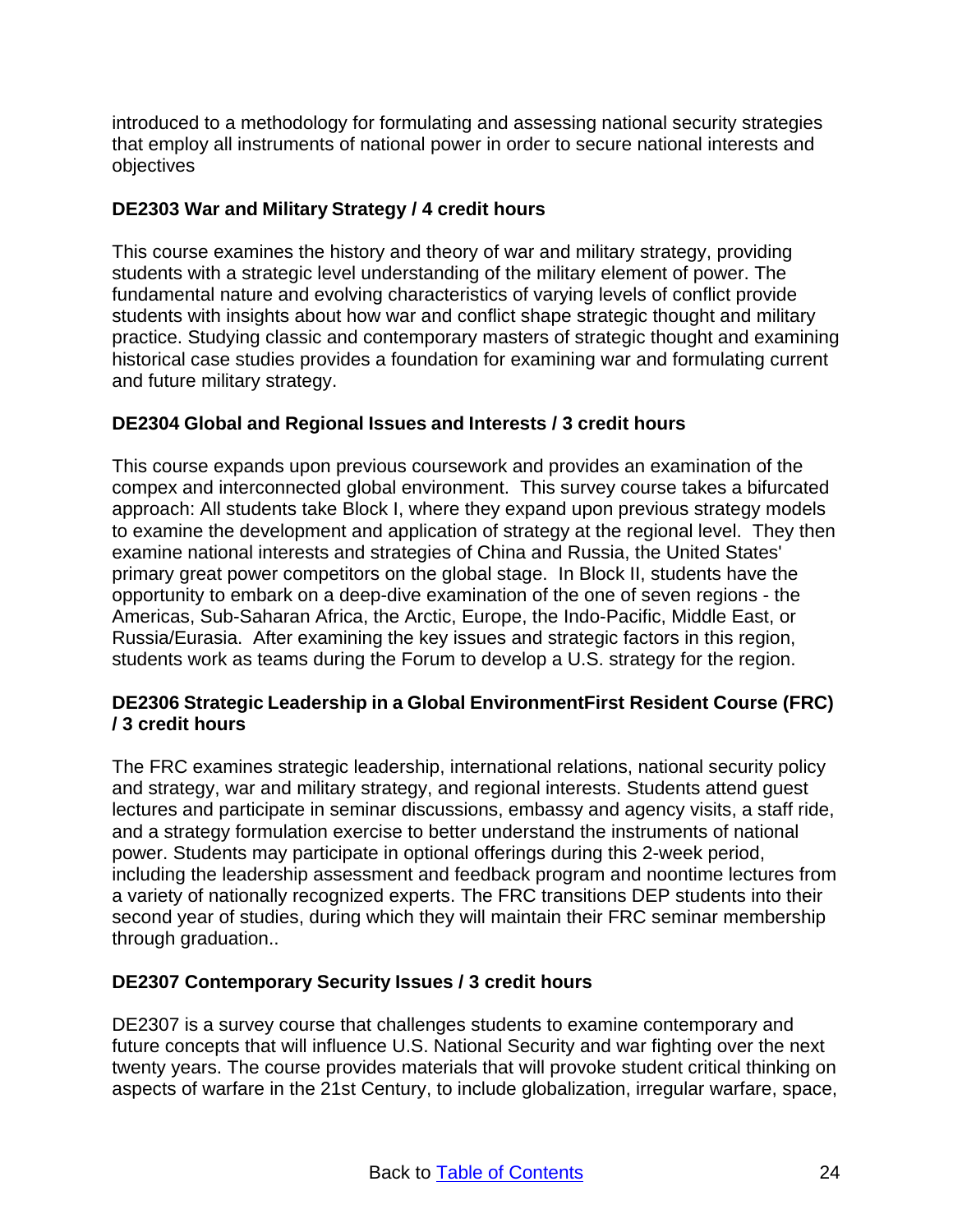cyber warfare and leveraging information in the operational environment (networkcentric operations) that incorporate land, sea, air, and space technologies. Students will investigate such emerging issues associated with Defense, Joint, and Army Transformation. This course acts as a catalyst and resource for students to draw upon as they broaden their knowledge of future joint force capabilities in their role as strategic leaders.

# <span id="page-24-0"></span>**DE2308 DOD Organization and Processes / 3 credit hours**

DE2308 provides the student, as a future leader in the strategic environment, with information and tools to increase his or her strategic leader technical competency and understanding of DOD structure and function and how DOD integrates into the overall national security structure. Its content furnishes the student with knowledge of the systems and processes that help senior national and military leaders translate theory into military strategy, plans, actions, and resources. The course examines the interactions of systems and processes including the Joint Strategic Planning System (JSPS) and DOD Decision Support Systems including the Joint Capabilities Integration & Development System (JCIDS); the DOD Planning, Programming, Budgeting and Execution (PPBE) process; and the Defense Acquisition System (DAS). The course also explores doctrine for unified direction and organization, joint command and control, joint and multinational operations, and interagency, intergovernmental and nongovernmental organization coordination. The material in DE2308 is a logical followon to that of the First Year courses and sets the stage for the remainder of the Second Year core courses

# <span id="page-24-1"></span>**DE2309 Theater Strategy and Campaigning I / 3 credit hours**

DE2309 focuses on the operational strategic aspects of planning at the theater level. Students will look at the development of theater strategy, and how it links to the overarching guidance received from the civilian leadership. They will also examine how the combatant commanders implement decisions made by that civilian leadership.Finally, the course sets the stage for theater operations by examining the capabilities of the Services, interagency capabilities and joint logistics. This course consists of three blocks designed to explain how combatant commanders translate national strategic guidance into theater strategies. The first block will address Services and interagency capabilities. Block two covers theater strategy and goes into detail regarding one important aspect of that strategy: theater security cooperation. The final block will examine Security, Stability, Transition and Reconstruction Operations and Counterinsurgency Operations.

# <span id="page-24-2"></span>**DE2310 Theater Strategy and Campaigning II / 4 credit hours**

Theater Strategy and Campaigning II utilizes the concepts covered in DE2309 (Theater Strategy and Campaigning I) to address how combatant commanders translate national and theater strategies into the precursor products required to plan a campaign in an operational environment. The course introduces the emerging concept of design and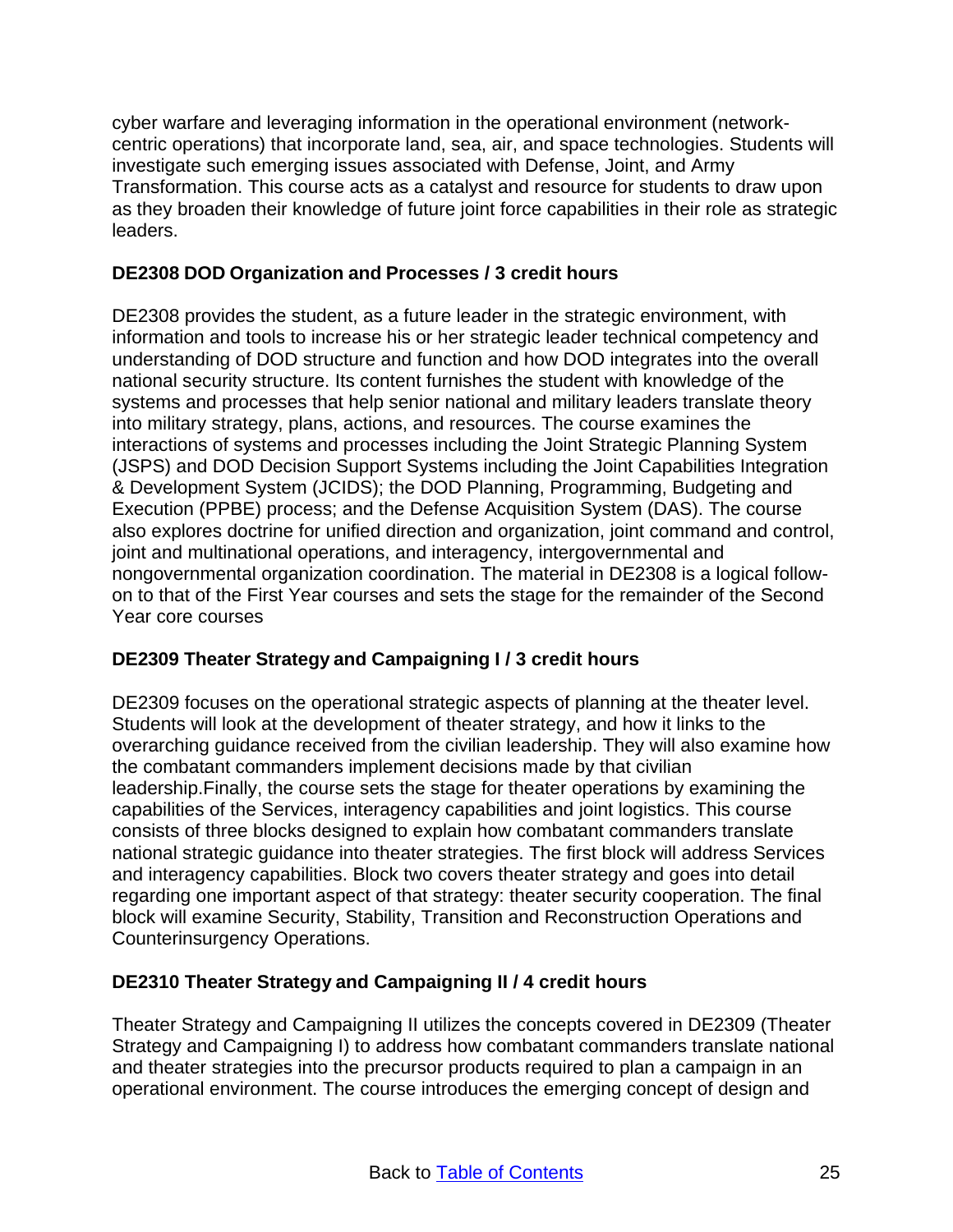addresses the fundamentals of operational art and joint doctrine for campaign planning. Students will examine the employment of military forces to attain theater-level strategic and operational objectives through the design, organization and integration of theater campaigns. Students will gain an understanding of the fundamentals of campaign planning and learn how to prepare the key planning products a joint force commander would use to create a campaign plan. This course uses joint and Service doctrinal material, historical case studies and two online labs to reinforce key concepts and learning objectives. DE2310 continues the process of building upon war fighting concepts introduced in the previous courses.

# <span id="page-25-0"></span>**DE2312 Strategic Leadership in Current and Future Warfare Second Resident Course (SRC) / 3 credit hours**

Strategic Leadership in Current and Future Warfare examines strategic leadership and its application of military forces in current and future warfare. In the process students assess and discuss the current issues facing the Department of Defense and those organizations that influence the implementation of national security strategy (e.g., interagency, media, non-governmental organization, international organization). This course is designed to be the capstone course for the Distance Education Program and builds upon and compliments the previous two years of study. Just as in the First Resident Course, students attend lectures by current military and civilian leadership, participate in seminar discussions, staff rides, case studies and exercises and exploit the full resources of the United States Army War College. The SRC is followed by graduation.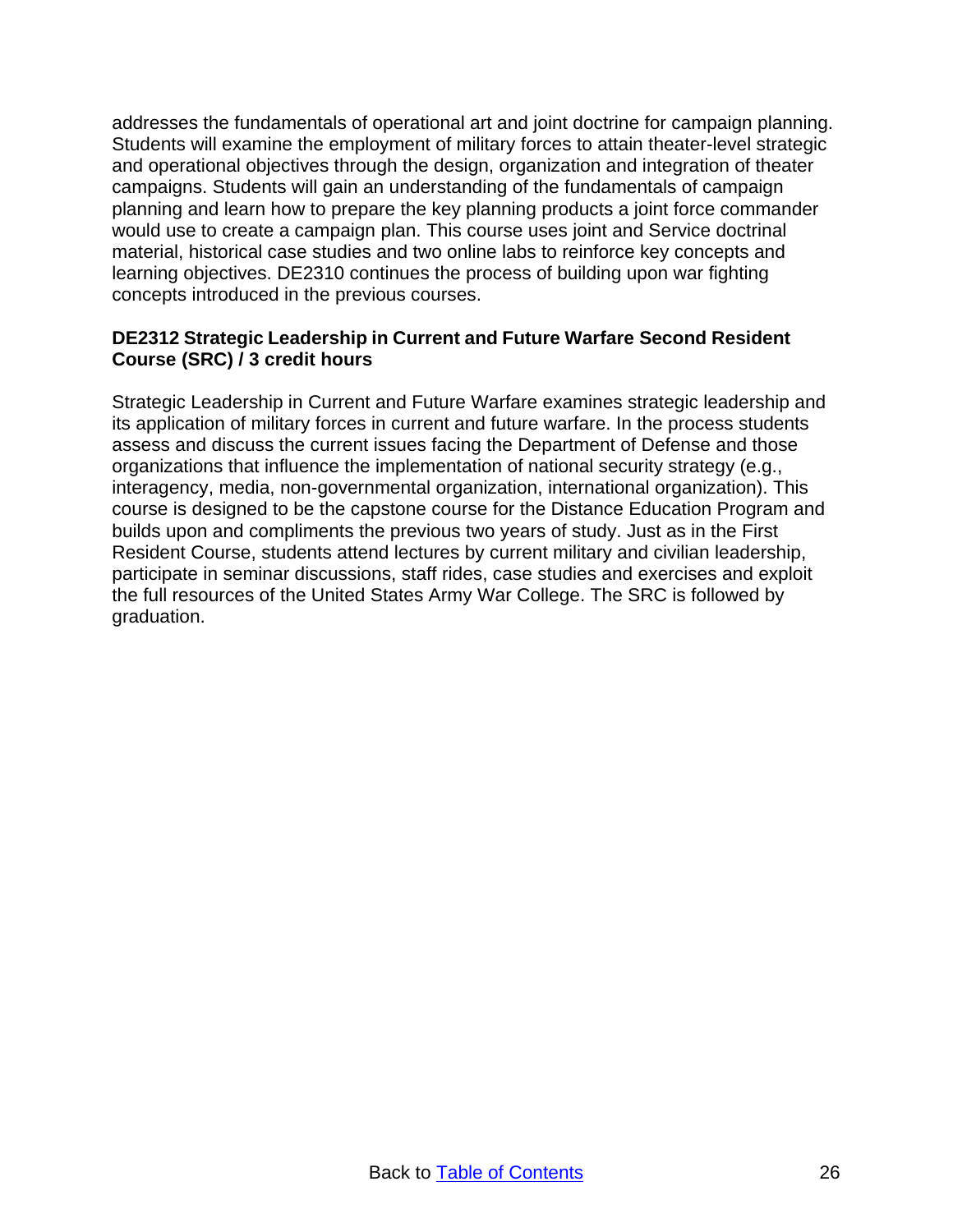# <span id="page-26-0"></span>**Part V: Opportunities for Enrichment**

In lieu of the traditional program of study, students may apply for acceptance into alternate programs of study that provide the same generalist education but also explore specific subjects or disciplines in greater depth. Selection for these programs is competitive. Selection criteria will include the program director's assessment of each student applicant as well as FI recommendations about each student's ability to simultaneously manage a core and elective workload. Alternate programs of study include Enhanced Programs.

# <span id="page-26-1"></span>**Enhanced Programs**

Enhanced Programs begin at the end of October upon during a DEP students second year. Students accepted into Enhanced Programs will continue with their core corruculum as scheduled while also participating in their respective Enhanced Program. DEP students will earn varying amounts of elective credits for Enhanced Program participation and are not required to complete an elective. Enhanced Programs include the following:

# <span id="page-26-2"></span>**Strategic Research Requirement (SRR) / 2 credit hours**

All resident students must satisfy the SRR for graduation by successfully completing a research project on a topic of strategic importance as well as a 2-page point paper and 2-minute video summarizing the research findings. The SRR is a valuable learning experience in the education and development of strategic leaders. Conducting research builds cognitive and communication skills expected of strategic leaders, such as the ability to identify, structure, and scope a complex problem/question; analyze, synthesize, and evaluate relevant information; and draw conclusions and make recommendations for a decision-maker based on that information.

The SRR can be effectively achieved in many forms. Although individual research papers have been the most common SRR form historically, we encourage students to be imaginative, innovative, and broad-minded in developing projects that take advantage of widely-accessible presentation approaches such as published papers, videos, audio presentations (e.g., podcasts), wargames, and other techniques. Though the primary academic focus is on the quality of student research and analysis, many presentation approaches exist that can be profitably used to convey the results of particular research endeavors. Students with similar research interests are encouraged to develop group SRRs.

To complete the SRR, students will identify and explore a specific research question or strategic problem under the guidance of a Project Advisor (PA). Through detailed research and rigorous analysis, students will synthesize and distill pertinent information from a variety of sources to create a well-supported, coherent, and compelling final product. PAs will evaluate completed SRRs based on the research project (70%), the 2 page information paper (15%), and the 2-minute video (15%).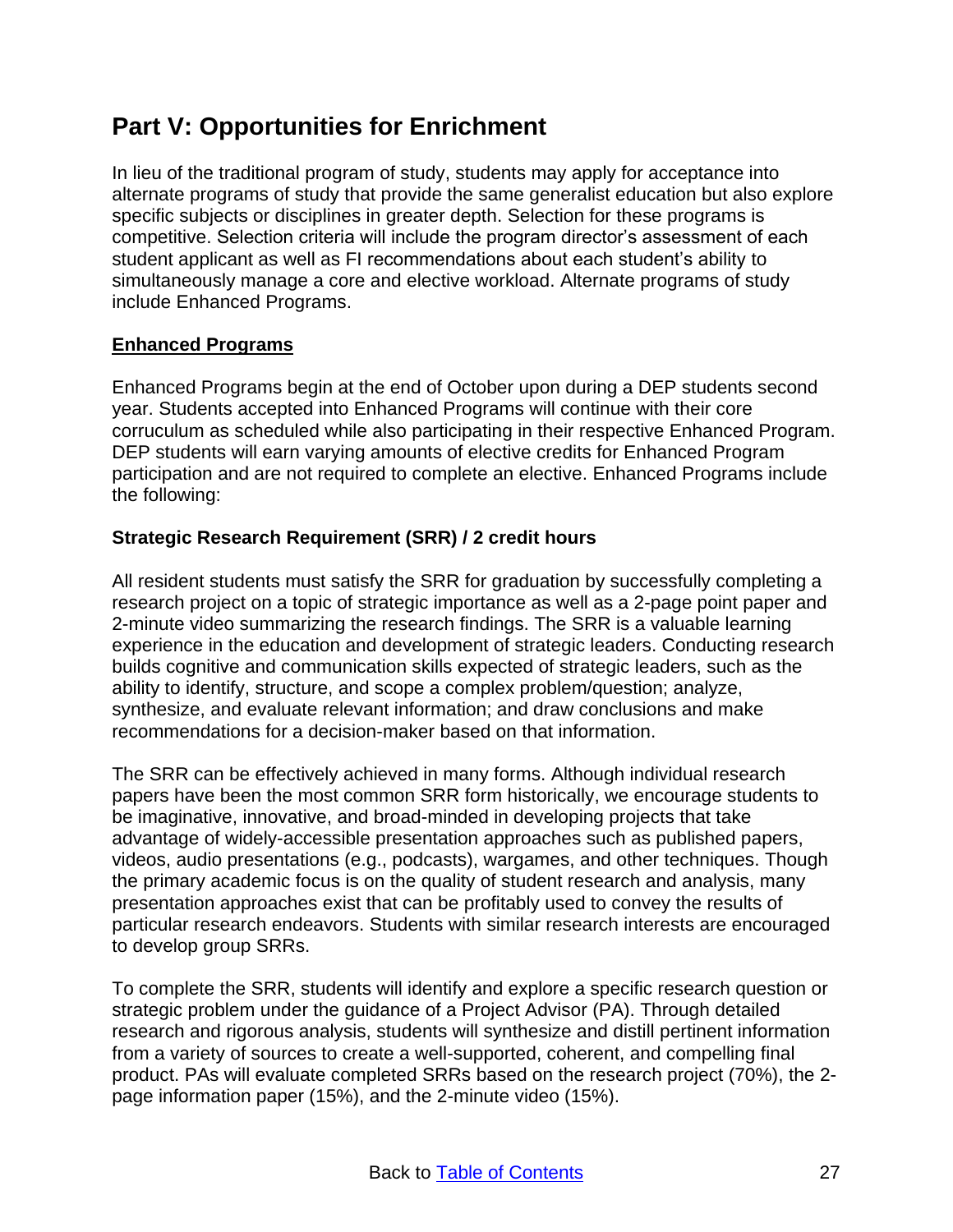Students are encouraged to discuss potential topics and potential PAs with their assigned FAs during their initial ILP session. It is important to get an early start on the SRR in order to meet key milestones as the year progresses.

To satisfy the SRR, students may also compete to participate as a member of an Integrated Research Project (IRP) team. An IRP is a faculty-led intensive research effort involving competitively selected students on a pressing or emergent need of the Army or Joint Force for a sponsoring organization. Students may receive additional elective credit for work that exceeds the expected level of effort for the SRR.

IFs working towards a USAWC Diploma may pursue a research project based on their interests, skill set, and professional development goals. The type of project is flexible so long as it demonstrates some information collection and analysis. Examples include a regional strategic appraisal, review of selected strategic documents, strategic case study, annotated bibliography, oral presentation to an audience (in person or recorded), etc. The type of project must be approved by the PA and the PA's Department Chair. Regardless of form, all research projects must also include a 2-page information paper and a 2-minute video.

# <span id="page-27-0"></span>**DE2344 Program Research Project (PRP) / 2 credit hours**

The PRP is an opportunity to demonstrate research and writing skills developed at theUSAWC while communicating important ideas to the larger intellectual community ofstrategic leaders. Students engaged in the PRP pursue original research projects thatexplore a specific research question or a defined strategic problem. This research effortleads to the production of a 5000-word (minimum) paper potentially suitable for USAWC research and writing award competition and outside publication. Students should pursue projects that facilitate their professional and intellectual development. Forsome, that means pursuing work in a completely new area of interest. For others, thatmeans building upon areas of expertise to extend knowledge and generate new insightsinto strategic problems and national security issues. Refer to the USAWC Effective Communications Directive for guidance and suspense information. A PRP substitutes for an elective.

#### <span id="page-27-1"></span>**DE2346 Directed Study in Peace Operations, Stability Operations, or Irregular Warfare / 2 credit hours.**

This is a mentored study of the seminal writings in these fields that influenced current

U.S. government doctrine. Students survey important ideas and works through history to determine their influence on current thinking in one of these fields, including publications by the U.S. military, non-Defense agencies, academic institutions, and international organizations. Students research and analyze foundational works in peace operations, stability operations, or irregular warfare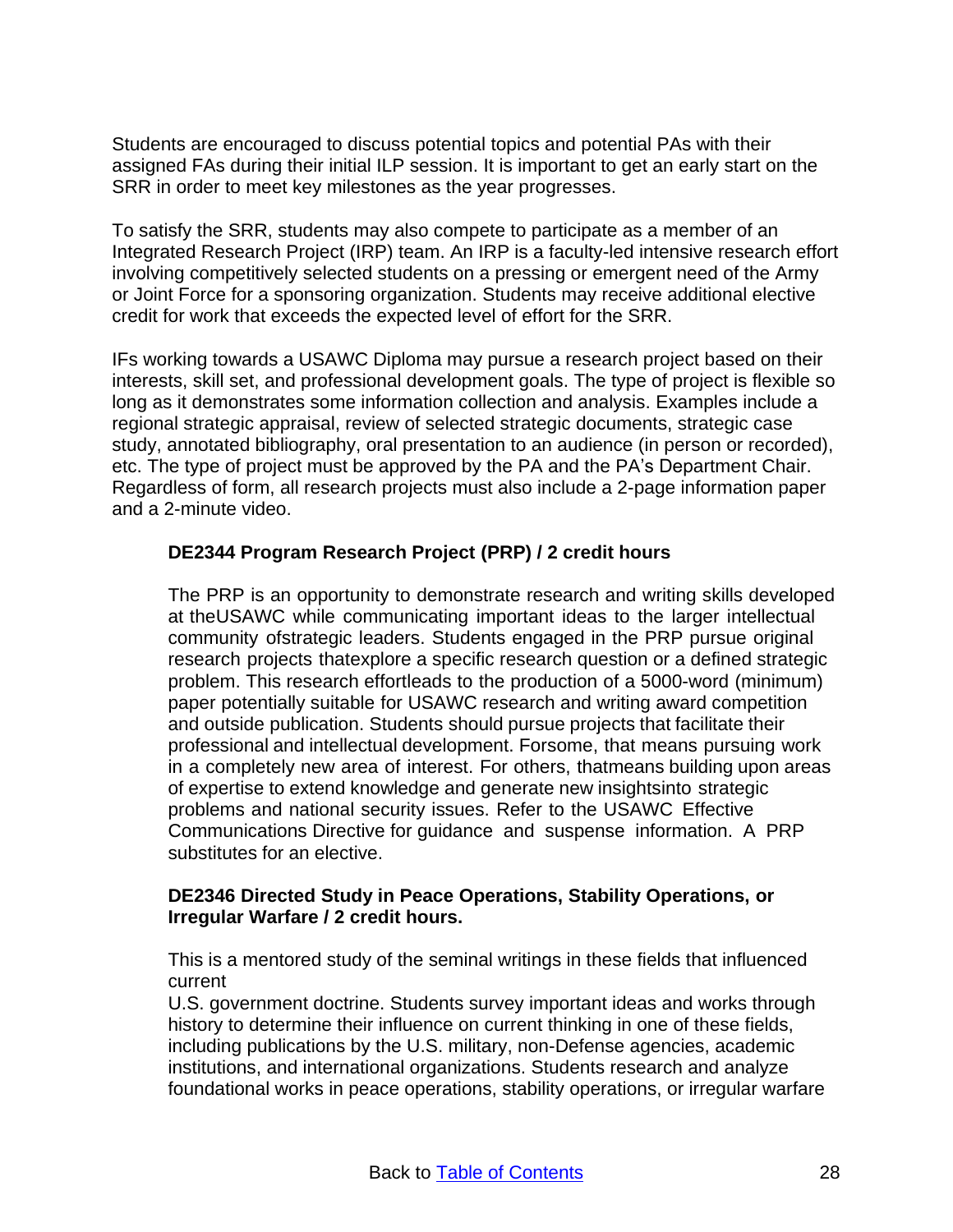to determine their influence on U.S. operations and doctrine, and publish the results in a paper of approximately 5,000 words. The REP conducts Integrated Research Projects with students. DEP students may participate under special circumstances. A Directed Study substitutes for an elective

# <span id="page-28-0"></span>**Joint Land, Aerospace, and Sea Strategic (JLASS) / 3 elective credits**

JLASS is a wargame program providing experiential learning in the design and execution of military operations across the competition continuum at the strategic level of war. Using a scenario portraying globally operating adversaries, competition, and multiple regional and homeland crises set ten years in the future (2032), JLASS provides students the opportunity to role-play key positions within the combatant commands, the Joint Staff, and the Office of the Secretary of Defense. JLASS reinforces the knowledge and skills introduced in the core USAWC curriculum. This program offers the opportunity to participate periodically during the DE2308-DE2310 timeframe and to collaborate with several other Senior Service Colleges and the Swedish Defense University/Chilean War College in a six-day, faculty-adjudicated wargame. DEP students have an opportunity to complete all requirements remotely. JLASS includes individual media interviews and team briefings to senior War College officials

# <span id="page-28-1"></span>**DE23XX Elective Courses / 2 credit hours**

Electives provide students with instruction in a specialized subject which builds on the knowledge gained during the two-year program and is either of personal or professional interest to the student. The list of offerings varies from year to year but the number of elective courses is roughly 25. Courses in the Elective Program are designed to provide the opportunity for greater depth of study with an expert in a specific area of study. Examples of courses that could be offered: Economics and National Security; Negotiations; The U.S. Experience with Counterinsurgency; Organizational Culture and Change; Decision Analysis; and Campaign Analysis. Instructions fo registration and the list of available electives will be provided to students in the Fall of their second year.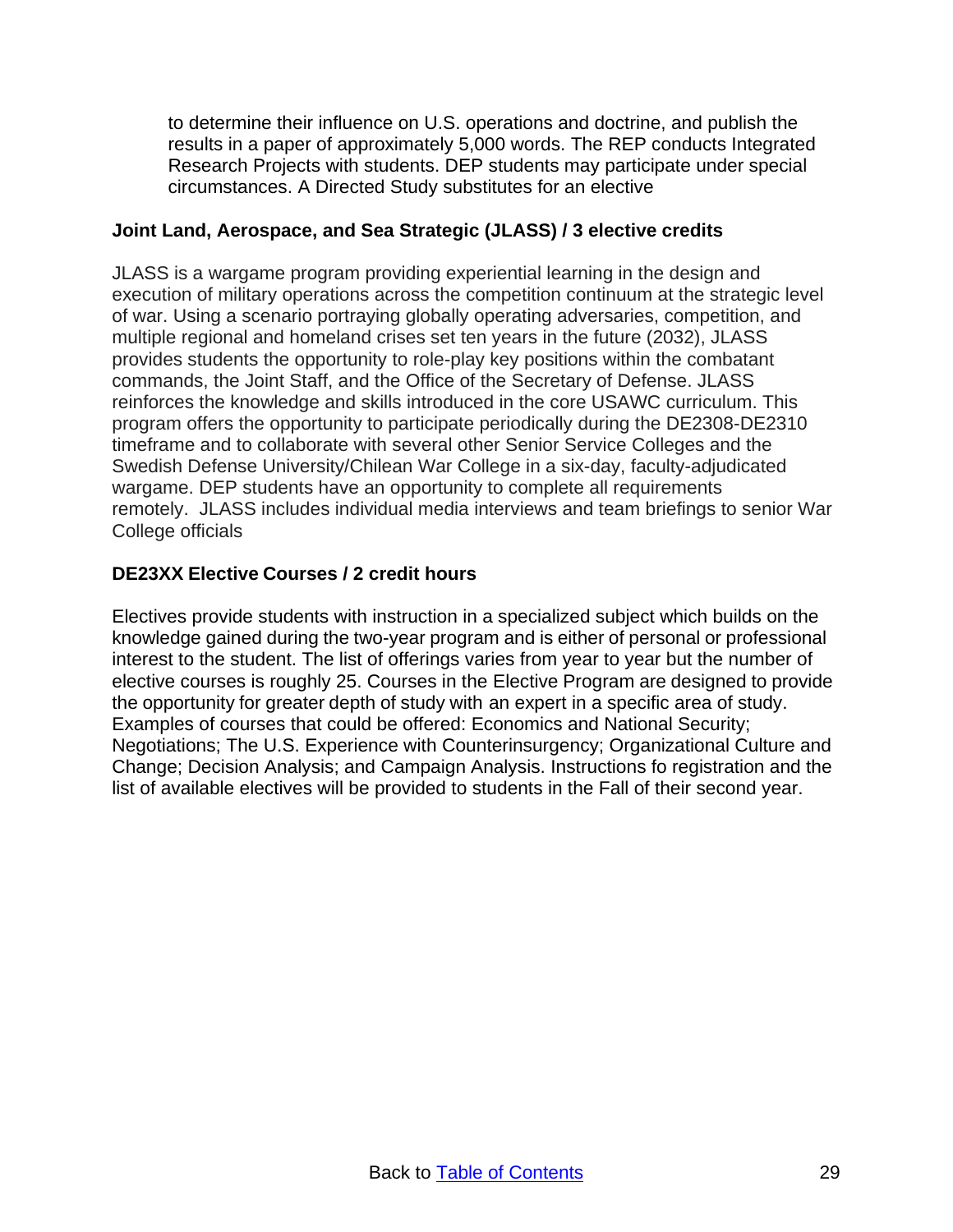# <span id="page-29-0"></span>**Part VI: Complementary Programs**

The USAWC provides a multitude of other valuable programs to enhance the War College experience for students. These programs are voluntary.

# <span id="page-29-1"></span>**Noontime Lectures (NTL)**

Periodically throughout the year, noontime lectures on a variety of national and international topics seek to deepen student understanding of curriculum content or to provide new perspectives on material addressed in the curriculum. These lectures are department sponsored and unless classified, are generally open to anyone in the Carlisle Barracks community. DEP students may virtually attend any NTL through both years of study. NTLs are also offered for in person attendance during FRC and SRC.

# <span id="page-29-2"></span>**Military History Program**

Military history is integrated throughout the USAWC curriculum. The core curriculum explores the historical dimensions of national security, strategy, operations, and leadership through readings, case studies, and seminar discussion. To assist in the development of a sense of historical mindedness in our graduates, each seminar has a designated historian. These historians may be drawn from the existing faculty teaching team, or may be supplemented by historians from other organizations from within USAWC.

A variety of activities throughout the academic year supplement this curricular exposure to history, to include:

Perspectives in Military History – This monthly lecture series provides a historical dimension to the exercise of generalship, strategic leadership, and the war fighting institutions of land power.

Brooks E. Kleber Memorial Lecture – A quarterly lecture series that features authors and their recent or upcoming contributions to a variety of military history subjects and topics.

Strategic Art Film Program – An annual film series, usually held weekly, that is tied to the USAWC curriculum as it relates to strategic leadership and decision making; moderated by instructors and SMEs.

# <span id="page-29-3"></span>**Strategic Leadership Feedback Program (SLFP)**

The USAWC encourages students to take advantage of this comprehensive assessment of their executive leadership style and behaviors. The program is designed to enhance self-awareness and increase effectiveness of emerging strategic leaders. Students discuss their 100-page leadership assessment portfolio with a highly trained staff member, and use results to inform Individual Learning Plan goals. For more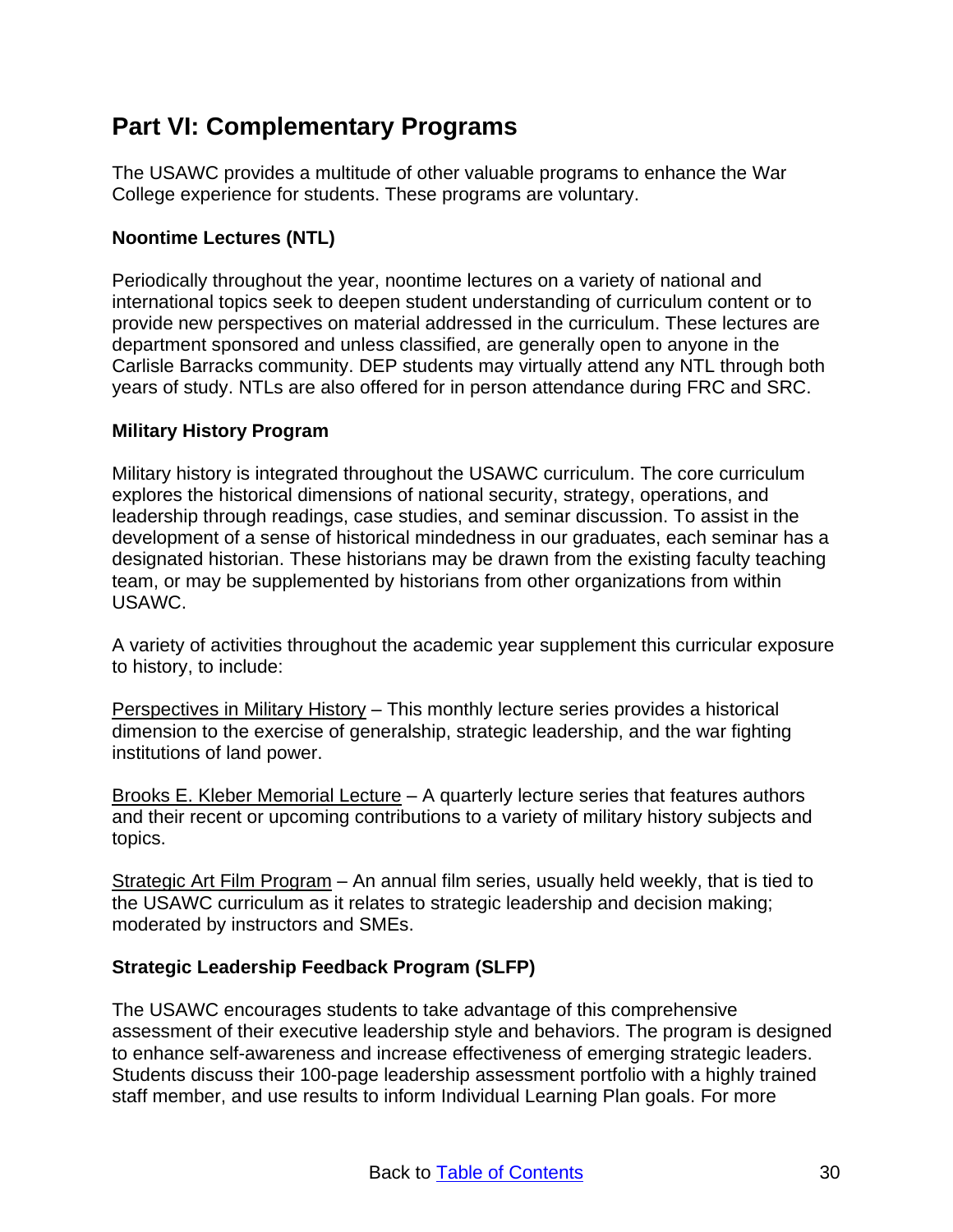information about this program, contact Professor John Tisson at [john.tisson@armywarcollege.edu.](mailto:john.tisson@armywarcollege.edu)

# <span id="page-30-0"></span>**Gettysburg Staff Ride**

The staff ride to Gettysburg gives the DEP student the opportunity to study Lee's second and last major campaign into the North. This staff ride allows the students to apply many of thecourse's learning outcomes to the study of this pivotal campaign, including strategic leadership competencies, civil-military relations, campaign planning, strategy formulation, and ideas from the classical theorists.

# <span id="page-30-1"></span>**Commandant's National Security Program (CNSP)**

CNSP is an event that occurs during SRC, enabling the students to integrate and synthesize content from the entire core curriculum through strategic thinking and dialogue. The USAWC invites civilian guests from various leadership positions and walks of life across the U.S. to join the Army War College students and faculty in examining and discussing current national security issues in seminar sessions, Bliss Hall sessions, and social events. This allows the USAWC to reach out to a diverse cross-section of civilians, providing them an opportunity to become better acquainted with the Army and prospective future leaders of U.S and Allied Armed Forces.

#### <span id="page-30-2"></span>**Lectures**

Throughout the year, students will be exposed to a variety of mandatory and optional lectures that enhance the War College experience. For example, academic program lectures may be integrated into core courses in support of course learning outcomes. Additionally, the Commandant's Lecture Series (CLS) presents prominent speakers of the highest quality, representing diverse backgrounds, expertise, and varied perspectives. Other lectures include a wide variety of very senior or influential people who speak to students as their schedules permit. Lectures during FRC and SRC are mandatory for DEP students to meet all requirements. Lectures throughout the academic year are optional for DEP students.

# <span id="page-30-3"></span>**Special Events, Symposia, and Conferences**

During the academic year, various departments, centers, institutes, and programs conduct special events, symposia, and conferences of interest to students. Most of these events will be voluntary for students. Examples include: sister Service birthday celebrations, extracurricular wargames, and regional symposia. Many of these events require in person attendance; however, all events with a virtual component will be available for DEP student voluntary participation.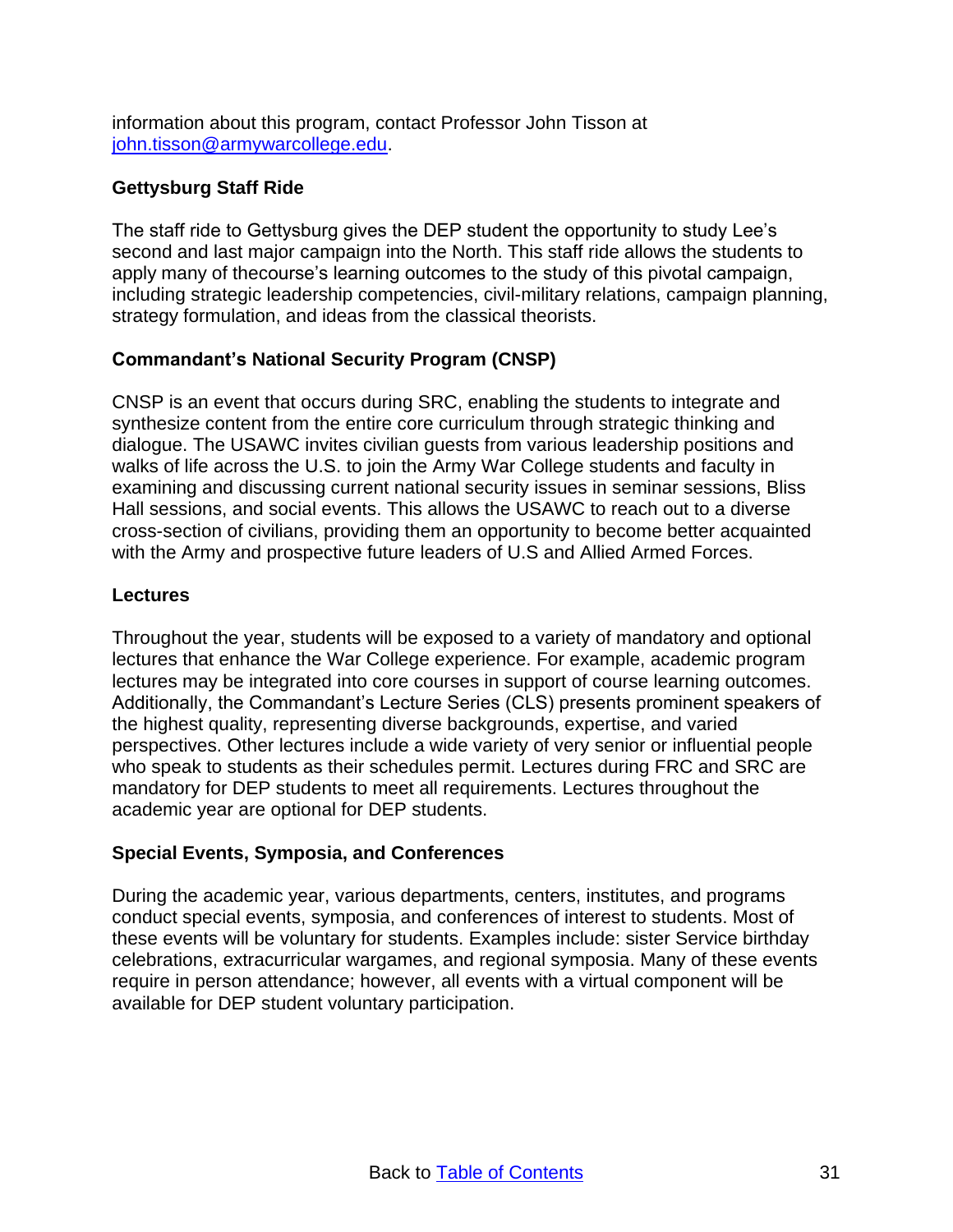# <span id="page-31-0"></span>**Appendices**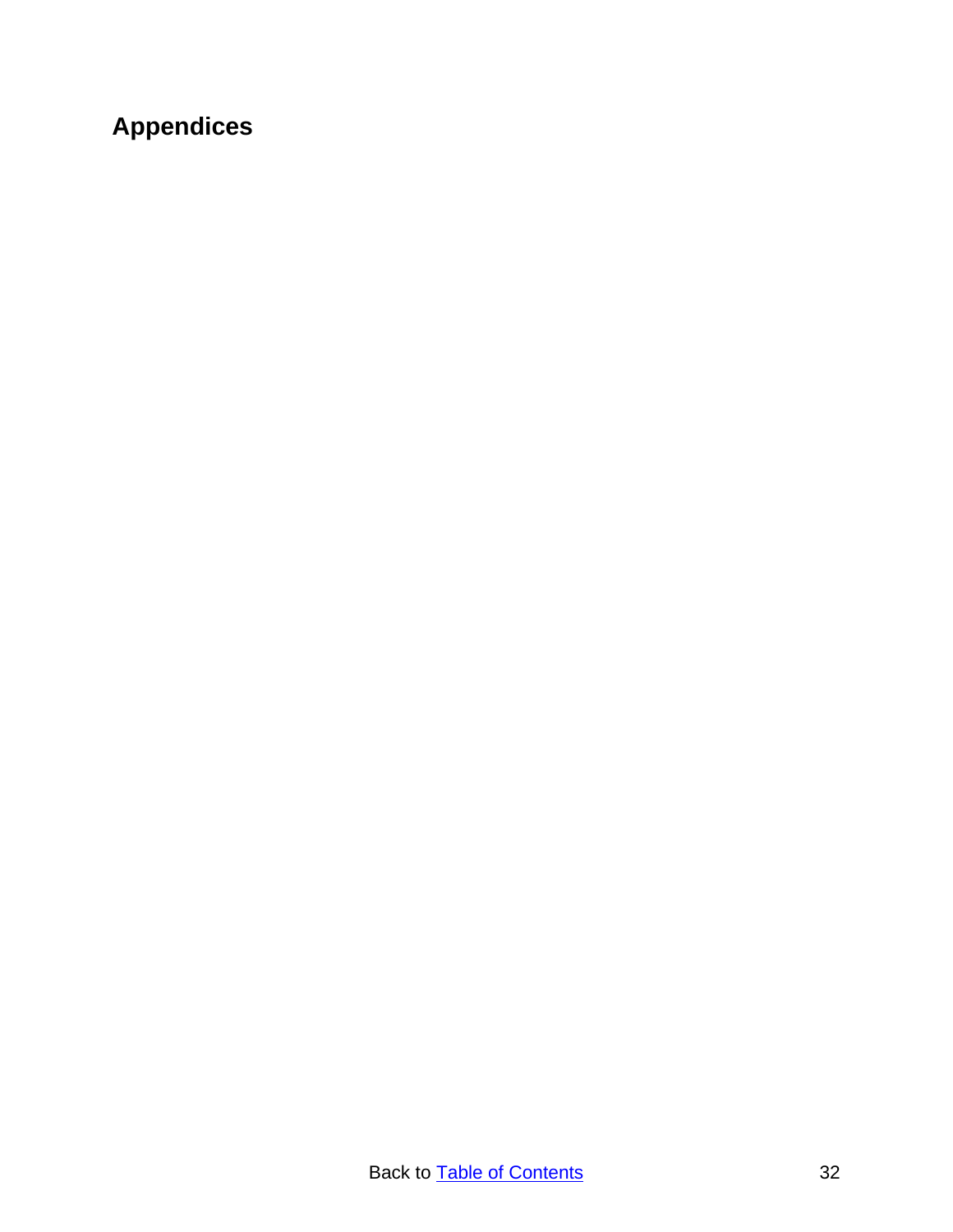# <span id="page-32-0"></span>**Appendix A: Acronyms**

| <b>ADMP</b>  | Advanced Defense Management Program                       |
|--------------|-----------------------------------------------------------|
| <b>AER</b>   | <b>Academic Evaluation Report</b>                         |
| <b>AOC</b>   | Area of Concentration                                     |
| <b>ARP</b>   | <b>Advanced Research Program</b>                          |
| <b>ASAP</b>  | <b>Advanced Strategic Arts Program</b>                    |
| AY           | Academic Year                                             |
| <b>CAD</b>   | <b>Communicative Arts Directive</b>                       |
| <b>CER</b>   | <b>Course Evaluation Report</b>                           |
| <b>CLO</b>   | <b>Course Learning Outcome</b>                            |
| <b>CLS</b>   | <b>Commandant's Lecture Series</b>                        |
| <b>CSL</b>   | Center for Strategic Leadership                           |
| <b>CSP</b>   | Carlisle Scholar's Program                                |
| <b>DCLM</b>  | Department of Command, Leadership, and Management         |
| <b>DDE</b>   | Department of Distance Education                          |
| <b>DEP</b>   | <b>Distance Education Program</b>                         |
| DG           | <b>Distinguished Graduate</b>                             |
| <b>DoD</b>   | <b>Department of Defense</b>                              |
| <b>DM</b>    | Defense Management                                        |
| <b>DMSPO</b> | Department of Military Strategy, Planning, and Operations |
| <b>DNSS</b>  | Department of National Security and Strategy              |
| EM           | <b>Enterprise Management</b>                              |
| <b>ESCP</b>  | Eisenhower Series College Program                         |
| FA           | <b>Faculty Advisor</b>                                    |
| FI           | <b>Faculty Instructor</b>                                 |
| IF           | <b>International Fellow</b>                               |
| <b>ILP</b>   | Individual Learning Plan                                  |
| <b>IRP</b>   | <b>Integrated Research Project</b>                        |
| <b>ISS</b>   | <b>Introduction to Strategic Studies</b>                  |
| <b>JCS</b>   | Joint Chiefs of Staff                                     |
| <b>JLASS</b> | Joint Land, Aerospace, and Sea Simulation                 |
| <b>JPME</b>  | Joint Professional Military Education                     |
| <b>JWASP</b> | Joint Warfighting Advanced Studies Program                |
| <b>KSIL</b>  | Key Strategic Issues List                                 |
| <b>MSC</b>   | Military Strategy and Campaigning                         |
| <b>MSCHE</b> | Middle States Commission on Higher Education              |
| <b>MSS</b>   | <b>Master of Strategic Studies</b>                        |
| <b>NSPP</b>  | <b>National Security Policy Program</b>                   |
| <b>NSS</b>   | <b>National Security Seminar</b>                          |
| <b>NSSR</b>  | <b>National Security Staff Ride</b>                       |
| <b>NTL</b>   | <b>Noontime Lecture</b>                                   |
| <b>OPMEP</b> | <b>Officer Professional Military Education Policy</b>     |
| <b>PA</b>    | <b>Project Advisor</b>                                    |
| <b>PME</b>   | <b>Professional Military Education</b>                    |
| <b>PLO</b>   | <b>Program Learning Outcome</b>                           |
|              |                                                           |